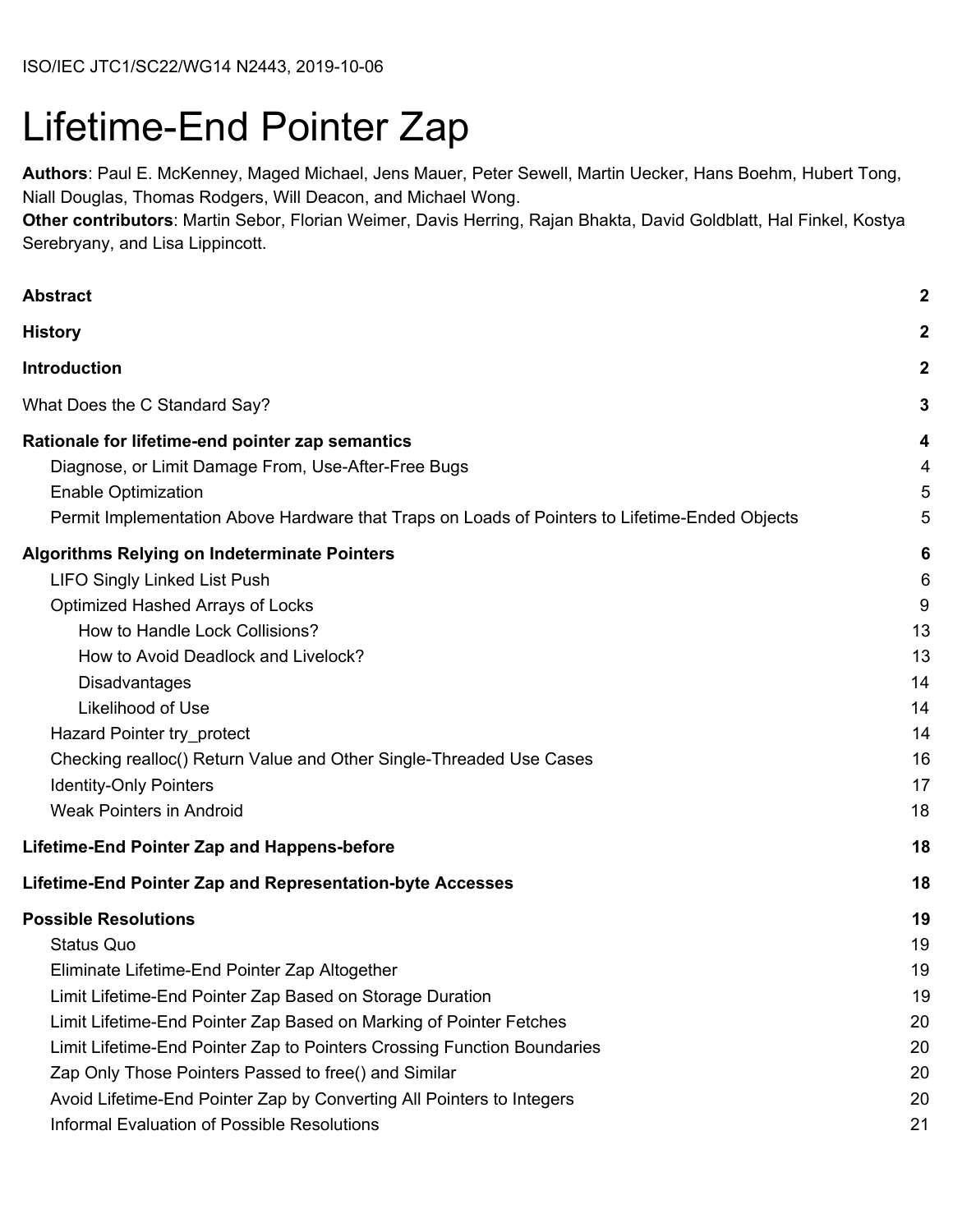## <span id="page-1-0"></span>Abstract

The C standard currently specifies that all pointers to an object become indeterminate values at the end of its lifetime. This *lifetime-end pointer zap semantics* permits some additional diagnostics and optimizations, some deployed and some hypothetical, but it is not consistent with long-standing usage, especially for a range of concurrent and sequential algorithms that rely on loads, stores, equality comparisons, and even dereferencing of such pointers. This paper collects some of these algorithms and discusses some possible resolutions, ranging from retaining the status quo to completely eliminating lifetime-end pointer zap.

## <span id="page-1-1"></span>**History**

<span id="page-1-2"></span>This document is an update of [N2369](http://www.open-std.org/jtc1/sc22/wg14/www/docs/n2369.pdf) based on feedback at the 2019 London meeting and on the email reflectors.

## **Introduction**

The C language has been used to implement low-level concurrent algorithms since at least the early 1980s, and C++ has been put to this use since its inception. However, low-level concurrency capabilities did not officially enter either language until 2011. Given about 30 years of independent evolution of C and C++ on the one hand and concurrency on the other, it should be no surprise that some corner cases were missed in the efforts to add concurrency to C11 and C++11.

A number of long-standing and heavily used concurrent algorithms, a few of which are presented in the following sections, involve loading, storing, casting, and comparing pointers to objects which might have reached their lifetime end between the pointer being loaded and when it is stored, reloaded, casted, and compared, due to concurrent removal and freeing of the pointed-to object. This is problematic given that the current standards and working drafts for both C and C++ do not permit reliable loading, storing, casting, or comparison of such pointers. To quote Section 6.2.4p2 ("Storage durations of objects") of the ISO C standard:

The value of a pointer becomes indeterminate when the object it points to (or just past) reaches the end of its lifetime.

However, (1) concurrent algorithms that rely on loading, storing, casting, and comparing such pointer values have been used in production in large bodies of code for decades, (2) automatic recognition of these sorts of algorithms is still very much a research topic (even for small bodies of code), and (3) failures due to non-support of the loading, storing, and comparison of such pointers can lead to catastrophic and hard-to-debug failures in systems on which we all depend. We therefore need a solution that not only preserves valuable optimizations and debugging tools, but that also works for existing source code. After all, any solution relying on changes to existing software systems would require that we have a way of locating the vulnerable algorithms, and we currently have no such thing.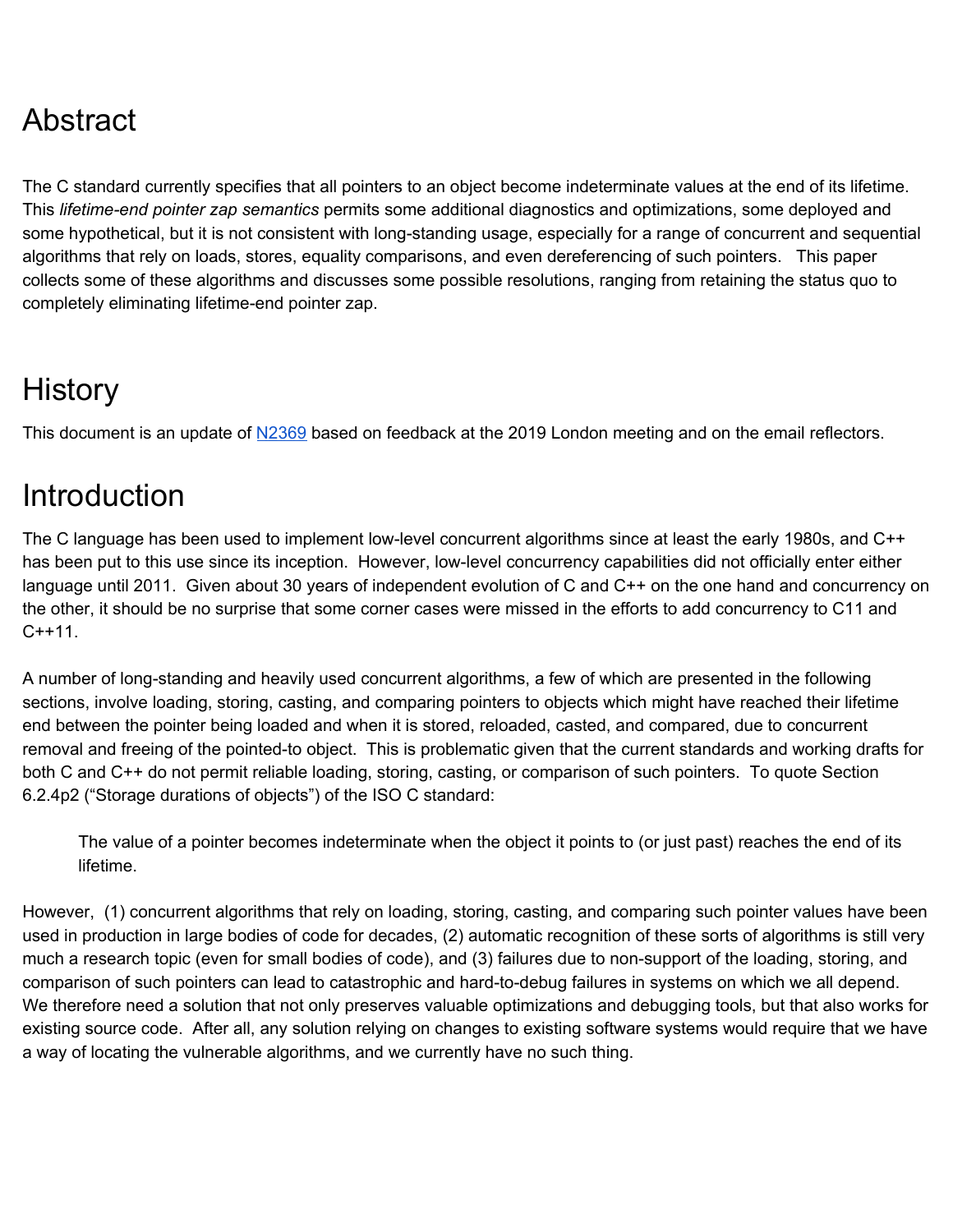This is not a new issue: the above semantics has been in the standard since 1989, and one of the algorithms called out below was put forward in 1973. But its practical consequences will tend to become more severe as compilers do more optimisation, especially link-time optimisation.

## <span id="page-2-0"></span>What Does the C Standard Say?

This section refers to Working Draft [N2310](http://www.open-std.org/jtc1/sc22/wg14/www/docs/n2310.pdf).

6.2.4p2 states that the value of a pointer becomes indeterminate when the object it references reaches the end of its lifetime:

The lifetime of an object is the portion of program execution during which storage is guaranteed to be reserved for it. An object exists, has a constant address [33], and retains its last-stored value throughout its lifetime [34]. If an object is referred to outside of its lifetime, the behavior is undefined. The value of a pointer becomes indeterminate when the object it points to (or just past) reaches the end of its lifetime.

[33] The term "constant address" means that two pointers to the object constructed at possibly different times will compare equal. The address can be different during two different executions of the same program.

[34] In the case of a volatile object, the last store need not be explicit in the program.

3.19.{2,3,4} define "indeterminate value":

**indeterminate value**: either an unspecified value or a trap representation

**unspecified value:** valid value of the relevant type where this document imposes no requirements on which value is chosen in any instance. Note 1 to entry: An unspecified value cannot be a trap representation.

**trap representation**: an object representation that need not represent a value of the object type

6.2.6.1p5 states that it is possible that loading a trap representation can result in undefined behavior:

Certain object representations need not represent a value of the object type. If the stored value of an object has such a representation and is read by an lvalue expression that does not have character type, the behavior is undefined. If such a representation is produced by a side effect that modifies all or any part of the object by an lvalue expression that does not have character type, the behavior is undefined [51]. Such a representation is called a trap representation.

Thus, after the end of an object lifetime, the C standard no longer requires equality comparison of pointers to that object to be meaningful, as they may be unspecified values. Further, depending on one's interpretation of the notion of trap representation, which itself may be debatable but which is not the subject of this note, it may be that any load of such a pointer is undefined behavior.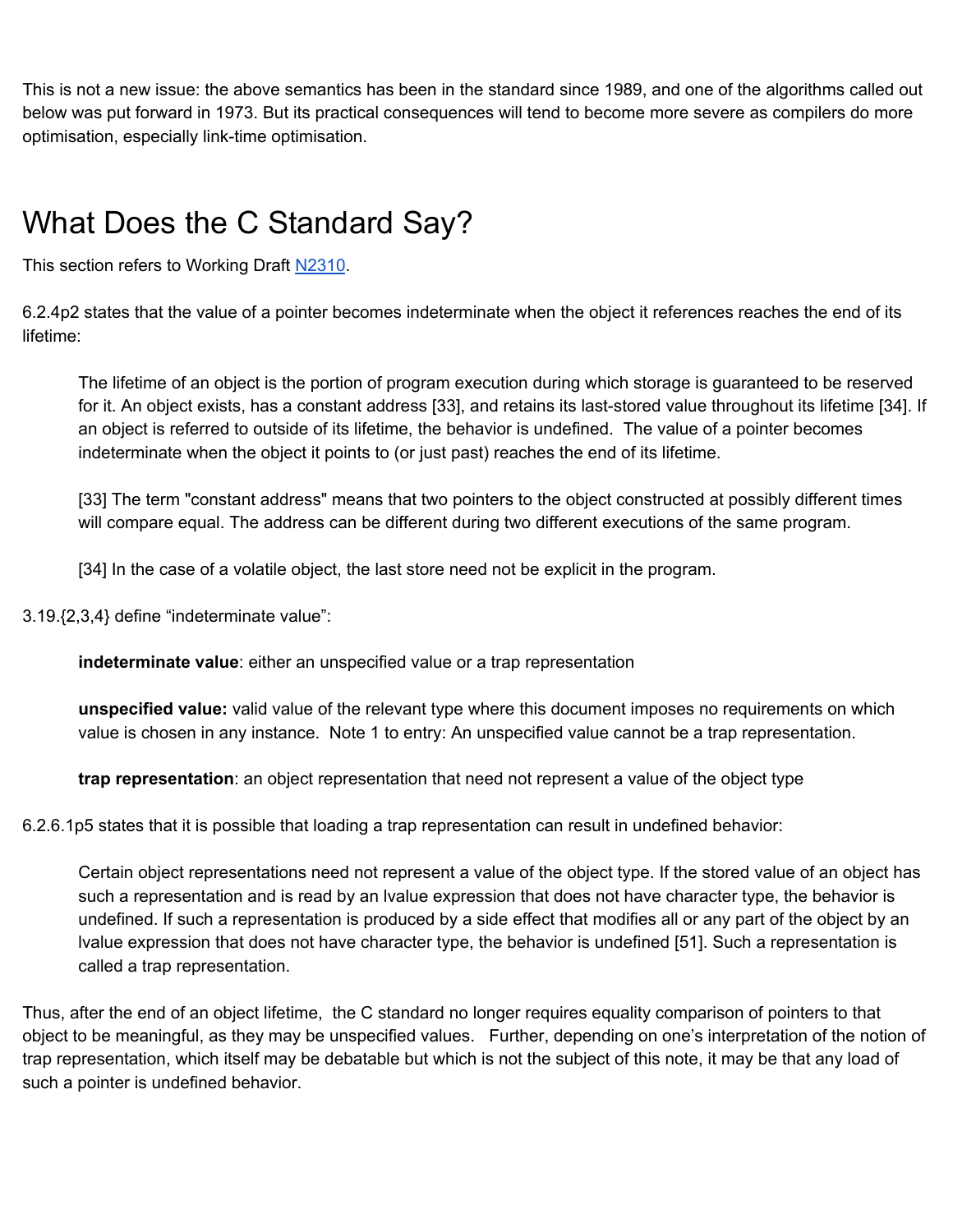The above appears to be essentially unchanged since C99. In C89/90 (ANSI /ISO 9899-1990), **6.1.2.4 Storage durations of objects** stated something similar, for automatic storage duration objects:

The value of a pointer that referred to an object with automatic storage duration that is no longer guaranteed to be reserved is indeterminate.

and in **7.10.3 Memory management functions** for allocated storage-duration objects (which is called dynamic storage duration in C++).

K&R (first edition) appears not to say anything analogous.

The separation between object lifetime and storage duration in C++ is more pronounced than in C. Pointers to bytes of allocated storage, compared for equality (or lack thereof) is a supported operation; in particular, from C++17 subclause 6.8 [basic.life], "using the pointer as if the pointer were of type void $*$ , is well-defined", and it is then possible to convert the pointer to a pointer to unsigned char and further to compare those pointers for equality.

## <span id="page-3-0"></span>Rationale for lifetime-end pointer zap semantics

There are several motivations one might have for the lifetime-end pointer zap semantics, some current, some hypothetical, and some historic.

### <span id="page-3-1"></span>Diagnose, or Limit Damage From, Use-After-Free Bugs

As far as we can determine, the most substantial current motivation for lifetime-end pointer zap is to limit damage from use-after-free bugs, especially in cases where the address of an automatic-storage-duration variable is taken but then mistakenly returned.

It was noted that some compilers will unconditionally return NULL in cases like this:

```
extern void* foo(void) {
        int aa;
        void* a = 8aa;
        return a;
}
```
If this is a bug, and the return value is used for a load or store, returning NULL will make the bug easier to find than returning a pointer containing the bits that used to reference aa. However, issuing a diagnostic would be even more friendly, and compilers can and do emit warnings in such cases, so this argument only really applies for codebases compiled without warnings.

Note that manually invalidating a pointer after a call to free() can be a useful diagnostic aid:

```
free(a->ptr);
a\rightarrowptr = (void *) (intptr_t) -1;
```
We are not aware of current implementations that do this automatically, but they might exist.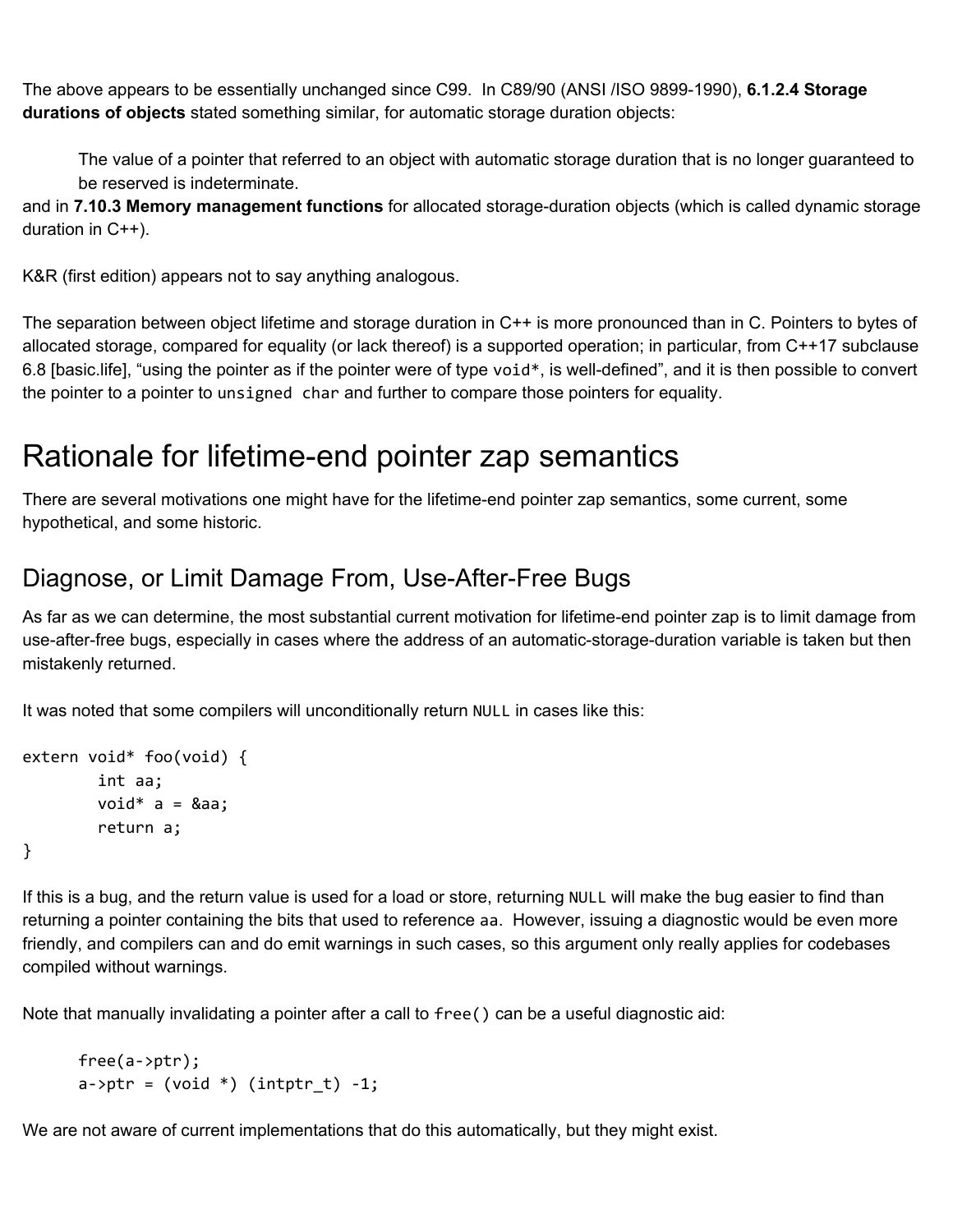More general lifetime-end pointer zap behaviour, making copies of pointers to lifetime-ended objects NULL across the C runtime, seems unlikely to be practical in conventional implementations. On the other hand, it is arguably desirable for debugging tools that detect erroneous use of pointers after object-lifetime-end to be permitted to do so as early as possible, at the first operation on such a pointer instead of when it is used for an access.

### <span id="page-4-0"></span>Enable Optimization

Another possible motivation for lifetime-end pointer zap is to enable optimization, e.g. of computations on pointers in cases where the compiler can see they are pointers to lifetime-ended objects. It seems unlikely to us that this is a significant motivation.

## <span id="page-4-1"></span>Permit Implementation Above Hardware that Traps on Loads of Pointers to Lifetime-Ended Objects

Modern commodity computer systems do not trap on loads of pointers to lifetime-ended objects, but some historic implementations may have: Intel 80286 for uses of "far pointers" in protected mode, Intel's iAPX 432, the CDC Cyber 180 (though this is not apparent from extant documentation), and, according to Jones [The New C Standard, p467] the 68000. If past implementations have, then there might be reasons for future implementations to do likewise, though this is rather speculative and should be balanced against the present problem of widespread code idioms that rely on the converse.

In contrast, there has been hardware that enables trapping on dereferencing of invalid pointers, one example being the [SPARC](https://www.kernel.org/doc/Documentation/sparc/adi.rst) ADI feature and another being the [ARMv8](https://community.arm.com/developer/ip-products/processors/b/processors-ip-blog/posts/arm-a-profile-architecture-2018-developments-armv85a) MTE feature [\(slides](https://llvm.org/devmtg/2018-10/slides/Serebryany-Stepanov-Tsyrklevich-Memory-Tagging-Slides-LLVM-2018.pdf)). Please note that these features do not trap on load, store, and other manipulation of the pointer values themselves. Furthermore, the value representations of the pointers themselves can depend on which allocation produced them, so that two pointers returned from two different calls to malloc() might compare not equal even if the corresponding memory addresses are identical.

Specifically, these features use the upper few bits of the pointer values to indicate a memory "color". If the color of a given pointer does not match that of the corresponding cacheline, any attempted dereferencing of that pointer will trap. This allows malloc() and free() to change the color of all affected cachlines, so that invalid pointers will (with high probability) trap when dereferenced. Furthermore, the memory colors can be used in such a way as to cause any invalid pointer to memory that has not yet been reused to deterministically trap when dereferenced (the price being a slightly lower probability of trapping when the memory has been reallocated.) As will be shown below, these hardware features are compatible with all concurrent algorithms that we are aware of.

In addition, if two pointers have the same address, but one is invalid and the other is not, one can quite reasonably argue that implementations that cause them to compare not equal are sanctified by existing hardware.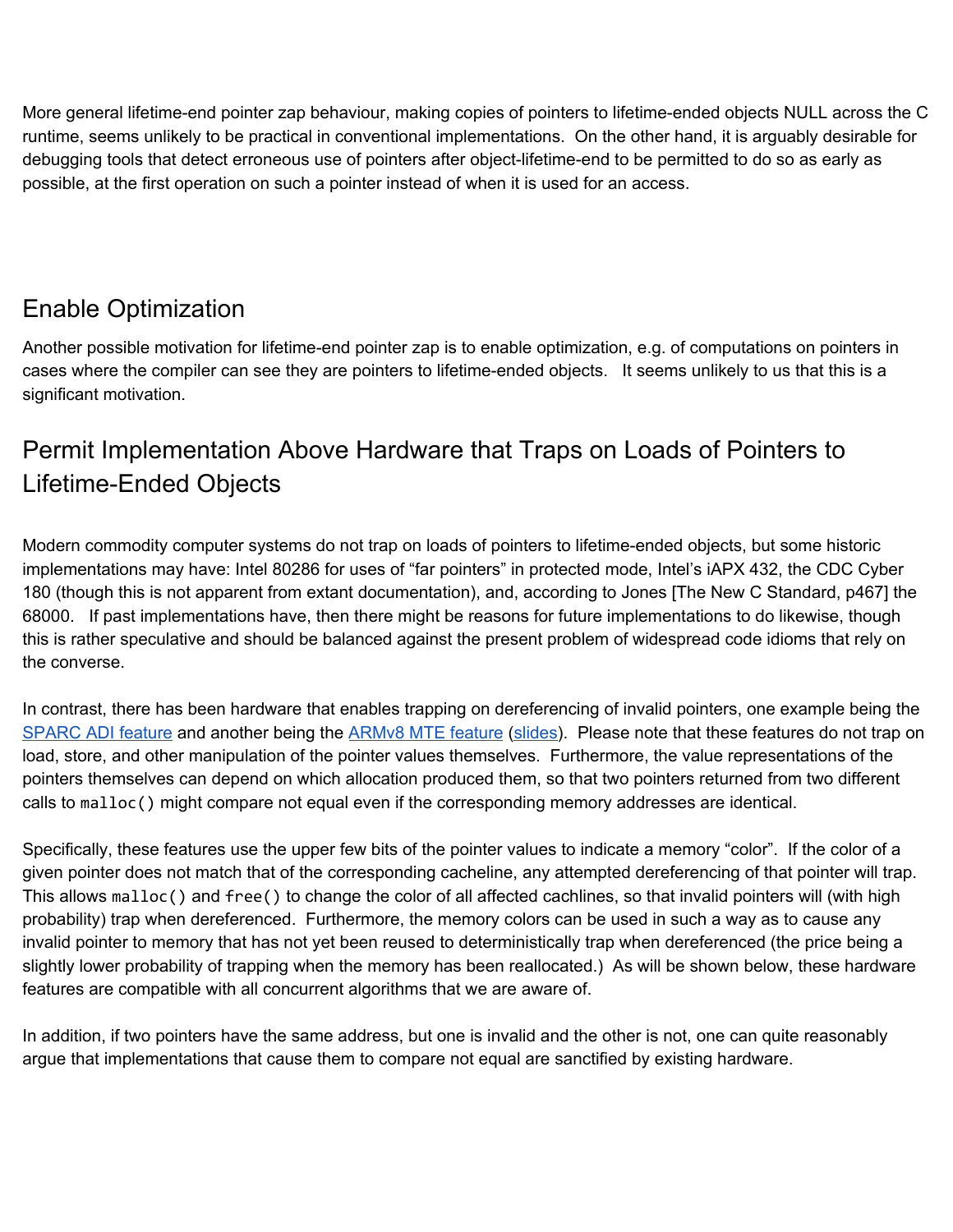However, these existing hardware have the property that if an invalid and a valid pointer compare equal, it is safe to dereference the invalid pointer. This property is critically important to the correct functioning of the algorithms reviewed in the following section.

## <span id="page-5-0"></span>Algorithms Relying on Indeterminate Pointers

The following sections describe algorithms that rely on loading, storing, casting, and comparing indeterminate pointers. (Note that no one is advocating allowing *dereferencing* of indeterminate pointers.) Many of these algorithms date back decades, and many of them appear in commonly used code. It would therefore be good to obtain a solution that allows decent optimization and diagnostics while still avoiding invalidating such long-standing and difficult-to-locate algorithms.

- LIFO Linked List push
- Optimized Sharded Locks
- Hazard pointer try\_protect
- Checking realloc() return Value
- Identity-only pointers
- Weak pointers in Android

It is also worth noting that the Google sanitizer tools do not warn on loads, stores, casts, and comparisons of pointers to lifetime-ended objects because the number of false positives from doing so would be excessive. In other words, code commonly does do *some* computation on such pointers, even if only to print them for debugging or logging.

## <span id="page-5-1"></span>LIFO Singly Linked List Push

LIFO singly-linked list with push and pop-all operations.

The push algorithm dates back to at least 1973. Note that this code (with  $pop\_all$  and without single node  $pop)$  does not require protection from the ABA problem or from dereferencing dangling pointers. The list\_push() code has been simplified as suggested.

```
typedef char *value_t;
struct node_t {
        value_t val;
        struct node_t *next;
};
void set_value(struct node_t *p, value_t v)
{
        p\rightarrow val = v;}
void foo(struct node_t *p)
{
        (*p->val)++;
```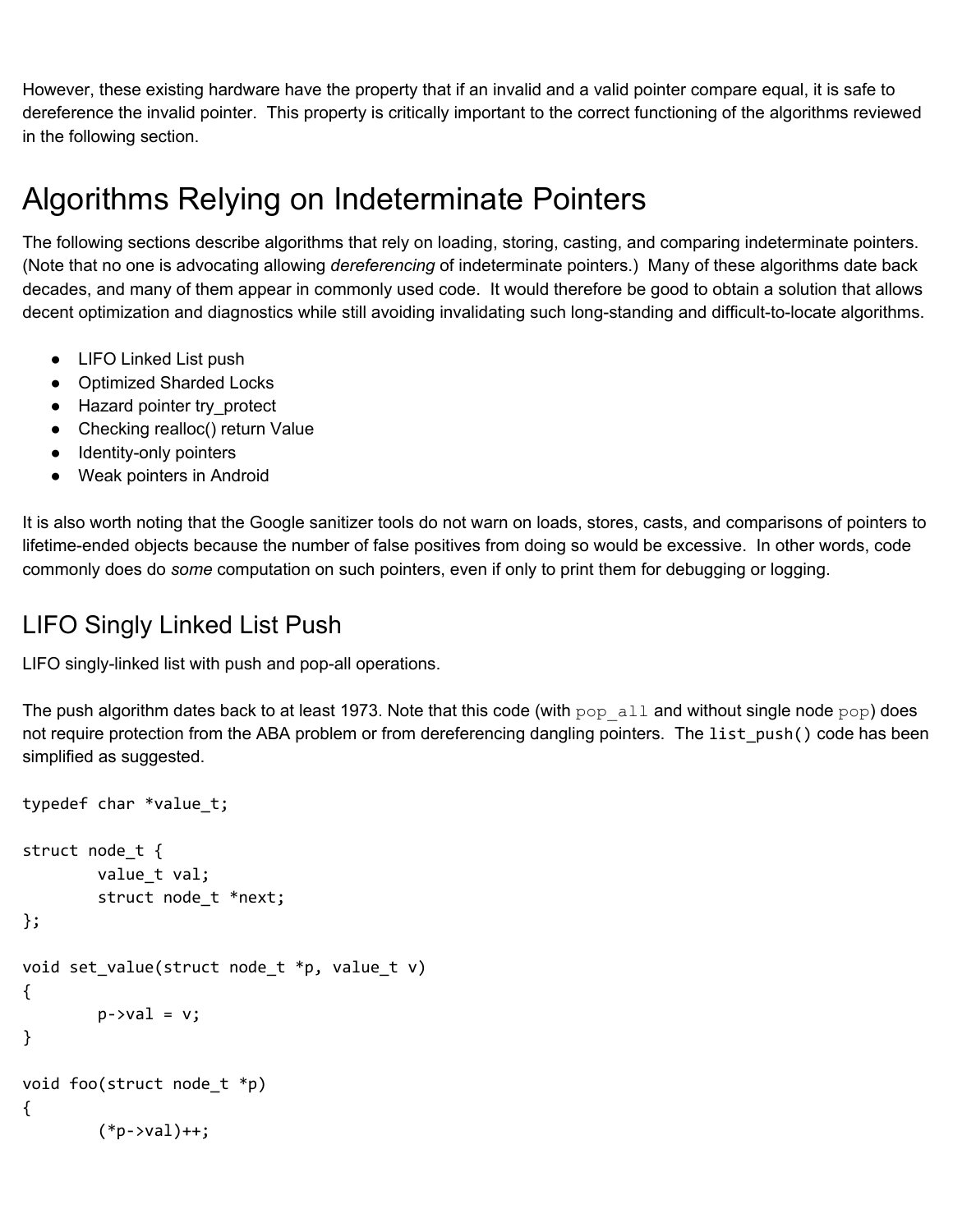```
// LIFO list structure
struct node_t* _Atomic top;
void list_push(value_t v)
{
        struct node_t *newnode = (struct node_t *) malloc(sizeof(*newnode));
        set_value(newnode, v);
        do {
                // newnode->next may have become invalid
        } while (!atomic_compare_exchange_weak(&top, &newnode->next, newnode));
}
void list_pop_all()
{
        struct node_t *p = atomic\_exchange(\&top, NULL);while (p) {
                struct node_t *next = p->next;
                foo(p);
                free(p);
                p = next;}
}
```
}

The list\_push() method uses atomic\_compare\_exchange\_weak() to atomically enqueue an element at the head of the list, and the list\_pop\_all() method uses atomic\_exchange() to atomically dequeue the entire list. From an assembly-language perspective, both ABA and dead pointers are harmless. To see this, consider the following sequence of events:

- 1. Thread 1 invokes list\_push(), and loads the top pointer, but has not yet stored it into newnode->next.
- 2. Thread 2 invokes list\_pop\_all(), removing the entire list, processing it, and freeing its contents.
- 3. Thread 1 stores the now-invalid pointer into newnode->next. Stepping out of assembly-language mode for a moment, note that this invokes implementation-defined behavior.
- 4. Thread 2 invokes list\_push(), and happens to allocate the memory that was at the beginning of the list when Thread 1 loaded the top pointer. Although Thread 1's pointer remains invalid from a C++ viewpoint, from an assembly-language viewpoint, its representation once again references a perfectly valid Node object.
- 5. Thread 1 continues, and its atomic\_compare\_exchange\_weak() completes successfully because the pointers compare equal. Once again stepping out of assembly-language mode for a moment, note that this invokes implementation-defined behavior.
- 6. Note that the list is in perfectly good shape: Thread 1's node references Thread 2's node and all is well, again at least from an assembly-language perspective.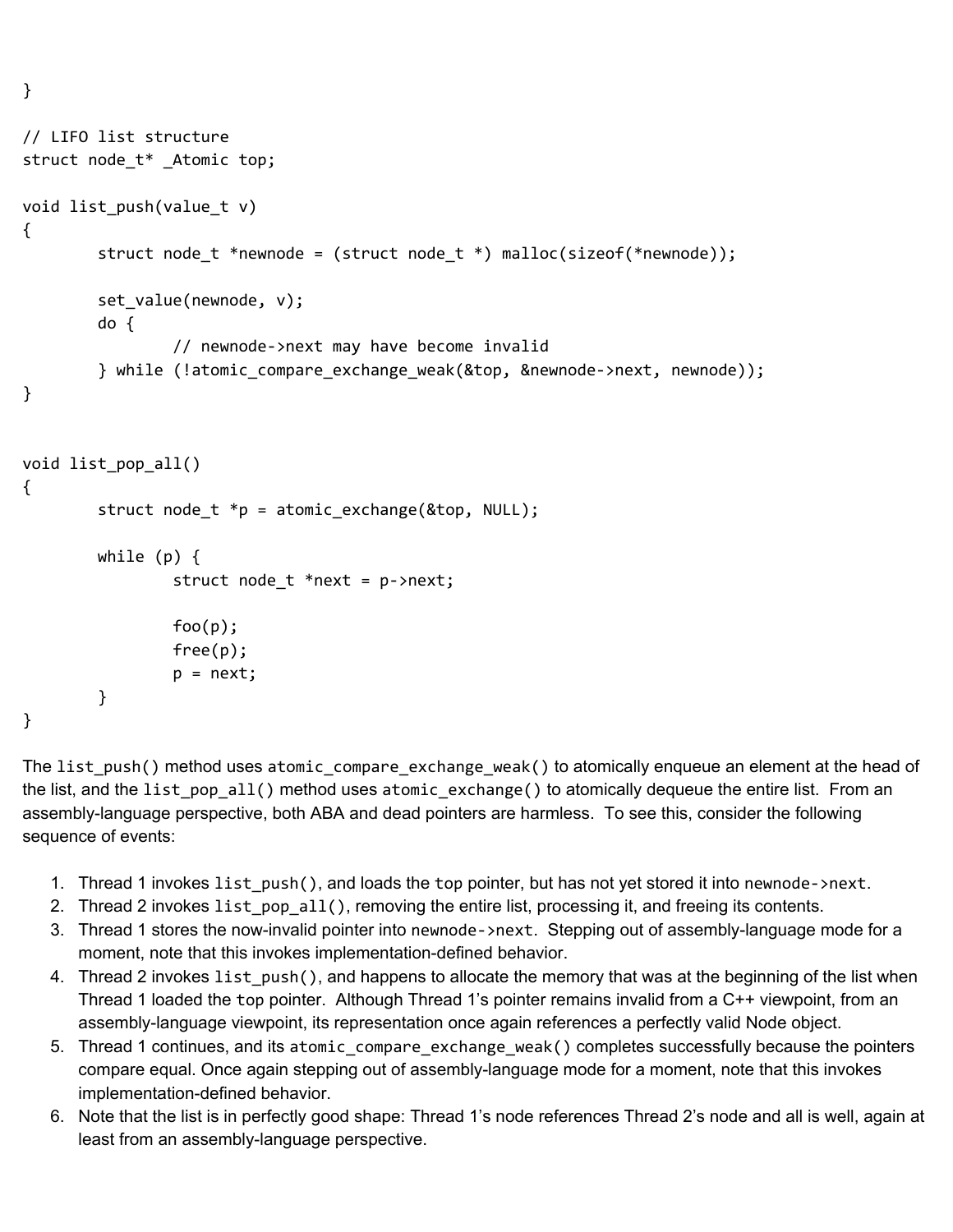7. Continuing the example, Thread 2 once again invokes list pop all(), removing the entire list. Processing the list is uneventful from an assembly-language perspective, but at the C++ level dereferencing p->next invokes undefined behavior due to the fact that Thread 1 stored an invalid pointer at this location.

Note that the list pop all() member function's load from p->next is not a data race. There is no concurrency reason for this load to be in any way special. Although use of std::launder in list pop all()'s load from p->next would address part of the C++-level issue, it would not prevent the implementation-defined behavior that can be invoked when list push() stores a momentarily invalid pointer to this location, nor can it prevent the implementation-defined behavior that can be invoked when compare\_exchange\_weak() accesses this same location.

The following sequence of events shows how memory-coloring hardware would play into this, again from the perspective of assembly language or a simple compiler:

- 1. Thread 1 invokes list\_push(), and loads the red-colored top pointer, but has not yet stored it into newnode->next.
- 2. Thread 2 invokes list pop\_all(), removing the entire list, processing it, and freeing its contents. The color of the memory referenced by Thread 1's top pointer changes to orange.
- 3. Thread 1 stores the now-invalid pointer into newnode->next. This stores the pointer, obsolete red color and all, without complaint.
- 4. Thread 2 invokes list push(), and happens to allocate the memory that was at the beginning of the list when Thread 1 loaded the top pointer, so that the color of this memory changes again, this time to yellow.
- 5. Thread 1 continues, and its atomic\_compare\_exchange\_weak() fails because the color difference (red versus yellow) is represented by the upper bits of the pointer.
- 6. However, the atomic compare exchange weak() loads the new value of the pointer into newnode->next, hence updating the color from red to yellow.
- 7. The next pass through the loop retries the atomic compare exchange weak(), which now succeeds with the required color match.

Of course, the memory could be freed and reallocated multiple times, resulting in a spurious color match:

- 1. Thread 1 invokes list push(), and loads the red-colored top pointer, but has not yet stored it into newnode->next.
- 2. Thread 2 invokes list\_pop\_all(), removing the entire list, processing it, and freeing its contents. The color of the memory referenced by Thread 1's top pointer changes to orange.
- 3. Thread 1 stores the now-invalid pointer into newnode->next. This stores the pointer, obsolete red color and all, without complaint.
- 4. Other threads repeatedly allocate and free the memory that was originally referenced by the top pointer, updating its color, which eventually becomes violet.
- 5. Thread 2 invokes list push(), and happens to allocate this same memory, updating its color back to red. Thread 1's pointer therefore is once again a perfectly valid pointer from an assembly-language viewpoint.
- 6. Thread 1 continues, and its atomic\_compare\_exchange\_weak() completes successfully because the pointers compare equal, colors and all.
- 7. Note that the list is in perfectly good shape: Thread 1's node references Thread 2's node and all is well, again at least from an assembly-language perspective.
- 8. Continuing the example, Thread 2 once again invokes list\_pop\_all(), removing the entire list. Because the colors match, processing the list is uneventful from an assembly-language perspective.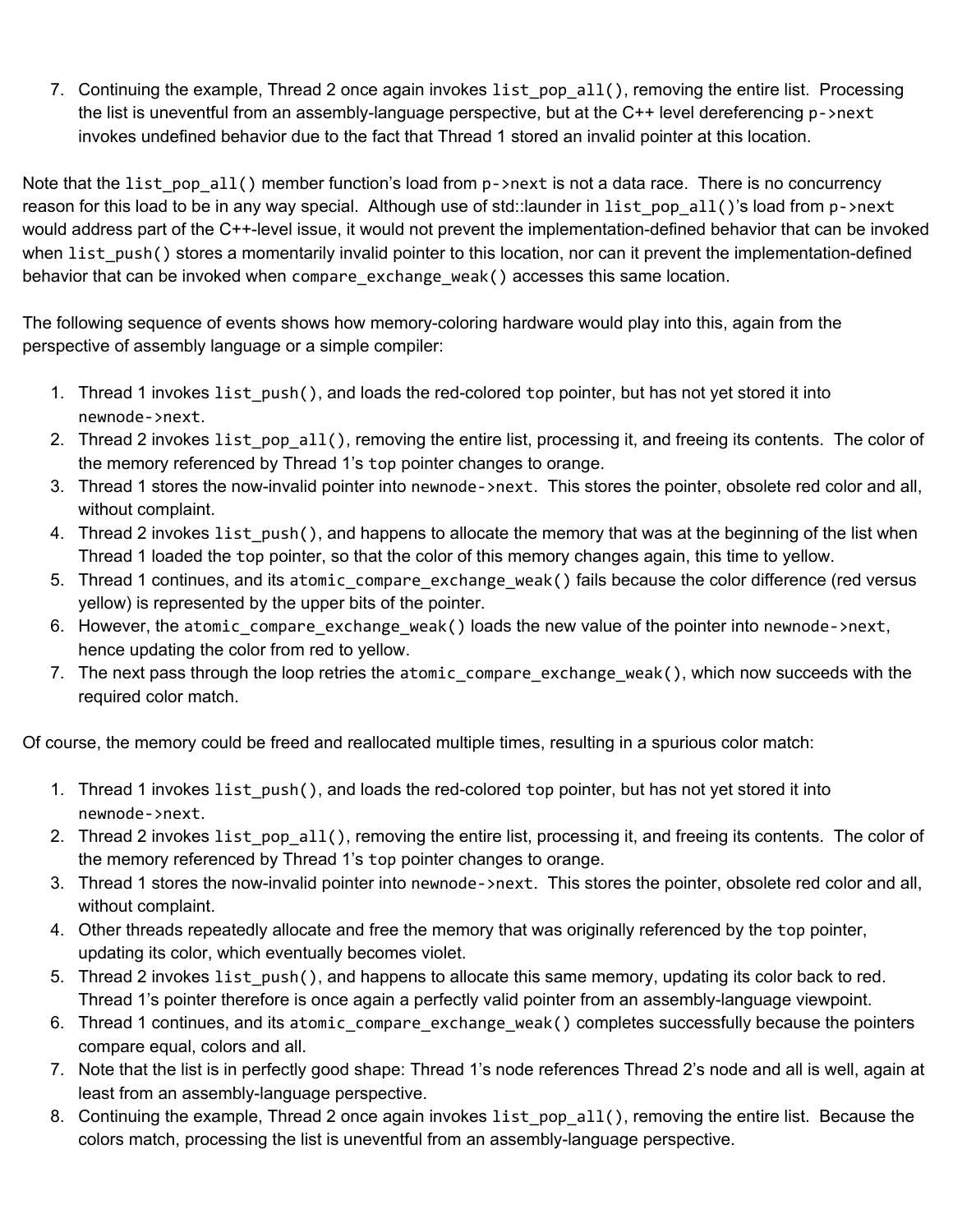<span id="page-8-0"></span>This algorithm is thus fully compatible with actual pointer-checking hardware.

## Optimized Hashed Arrays of Locks

This approach uses the time-honored hashed array of locks, but removes the need to acquire locks for statically allocated objects in some cases. For the shallow data structures favored by those writing performance-critical code, this optimization could potentially reduce the number of lock acquisitions by a factor of two, hence is quite attractive.

Holding a particular lock in the array grants ownership of any object whose address hashes to that lock and ownership of any pointer residing in shared memory that references that object, but only if there is at least one pointer residing in memory that references the given object. Dereferencing a given pointer requires hashing that pointer's value, acquiring the corresponding lock, then checking that the pointer has that same value. If the pointer's value differs, the lock must be released and the dereference operation must be restarted from the beginning.

To avoid insertion-side contention, ownership of a NULL pointer is mediated by the lock for the structure containing the NULL pointer (which might well be just the NULL pointer itself). To prevent misordering between the insertion and a concurrent lookup, either: (1) Both the lock on the NULL pointer and the to-be-inserted object must be held across the insertion, or (2) Explicit ordering must be provided between the pointer store/load and accesses to the referenced structure. This example code takes the first approach, holding both locks.

Of course, for lookups and deletions, the pointer being dereferenced must be subject to some sort of existence guarantee, for but a few examples:

- 1. The pointer might be a static global variable whose lifetime is that of the program.
- 2. The pointer might emanate from an object whose lock is already held.
- 3. Some other mechanism, such as reference counting, hazard pointers, or RCU might guarantee the pointer's existence. (This sort of use of hazard pointers and RCU in this context was rare back at the time hashed arrays of locks were heavily used.)

For simplicity of exposition, let's assume option 1. For further simplicity, let's choose an extremely simple hash-table structure where each bucket contains a pointer that references either nothing (value of NULL) or a single object (non-NULL value).

Given a hash function hash lock(), acquiring and releasing a lock for a single structure is straightforward:

```
void acquire_lock(void *p)
{
        int i = hash\_lock(p);assert(!pthread_mutex_lock(&shard_lock[i]));
}
void release_lock(void *p)
{
```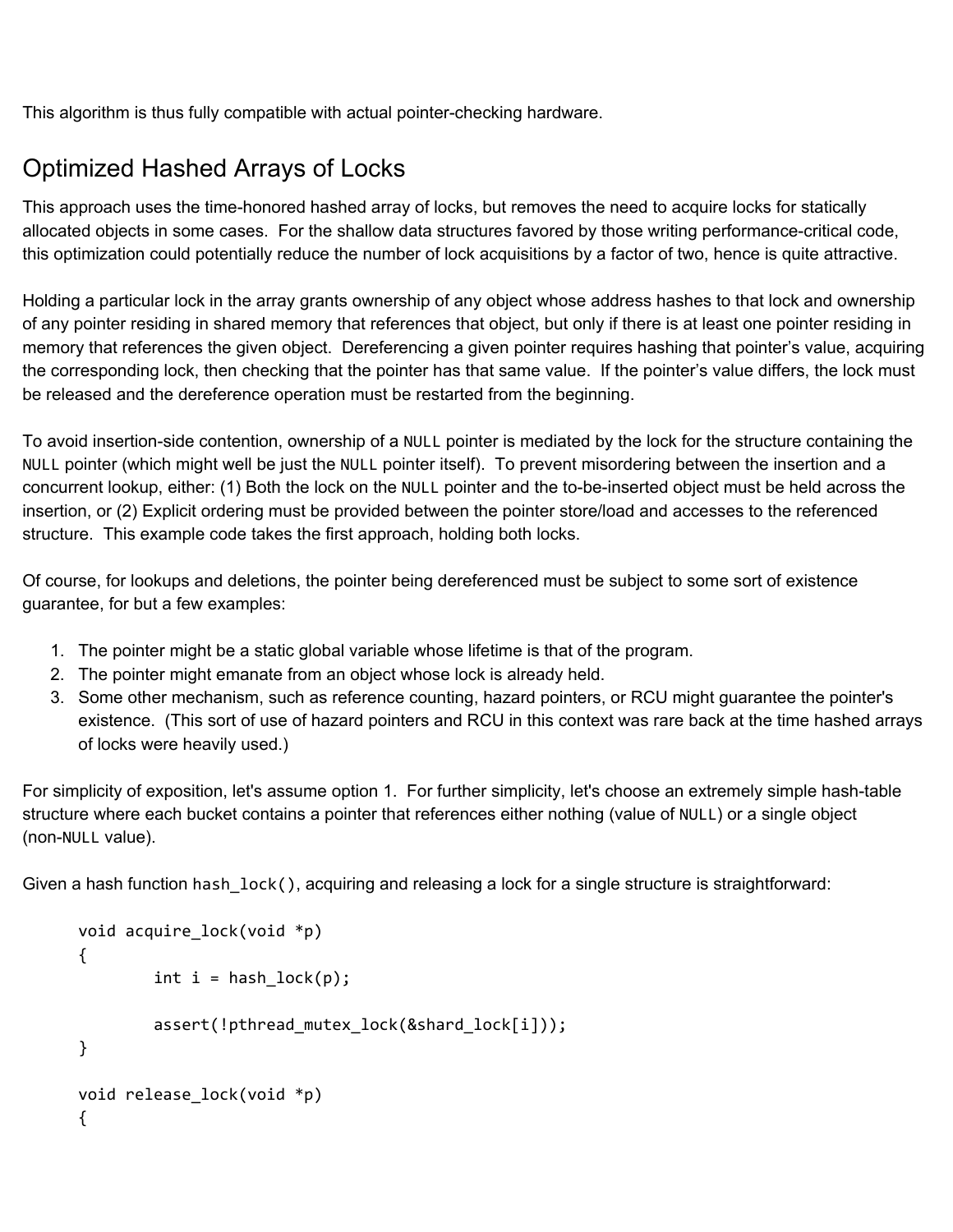```
int i = hash\_lock(p);
        assert(!pthread_mutex_unlock(&shard_lock[i]));
}
```
If two locks are acquired, deadlock avoidance requires that they be acquired in some order. It is also possible that two distinct structures will hash to the same lock, resulting in slightly more complex lock acquisition and release functions:

```
void acquire_lock_pair(void *p1, void *p2)
{
        int i1 = hash_lock(p1);
        int i2 = hash_lock(p2);
        if (i1 < i2) {
                assert(!pthread_mutex_lock(&shard_lock[i1]));
                assert(!pthread_mutex_lock(&shard_lock[i2]));
        } else if (i2 < i1) {
                assert(!pthread_mutex_lock(&shard_lock[i2]));
                assert(!pthread_mutex_lock(&shard_lock[i1]));
        } else {
                assert(!pthread_mutex_lock(&shard_lock[i1]));
        }
}
void release_lock_pair(void *p1, void *p2)
{
        int i1 = hash_lock(p1);
        int i2 = hash_lock(p2);
        if (i1 != i2) {
                assert(!pthread_mutex_unlock(&shard_lock[i1]));
                assert(!pthread_mutex_unlock(&shard_lock[i2]));
        } else {
                assert(!pthread_mutex_unlock(&shard_lock[i1]));
        }
}
```
Software maintainability considerations clearly prohibit open-coding of these four functions.

To see how lifetime-end pointer zap enters into the picture, consider a simple in-memory part database consisting of a pair of hash tables for part identifiers and names, idhash and namehash, respectively. To keep things trivial, both identifiers and names are simple integers. Keeping with the tradition of identifiers being assigned by Engineering and names by Marketing, a part might have an identifier but not yet a name. Such a part will be a member of idhash but not of namehash. A fanciful C-language structure defining such a part might be as follows:

struct part {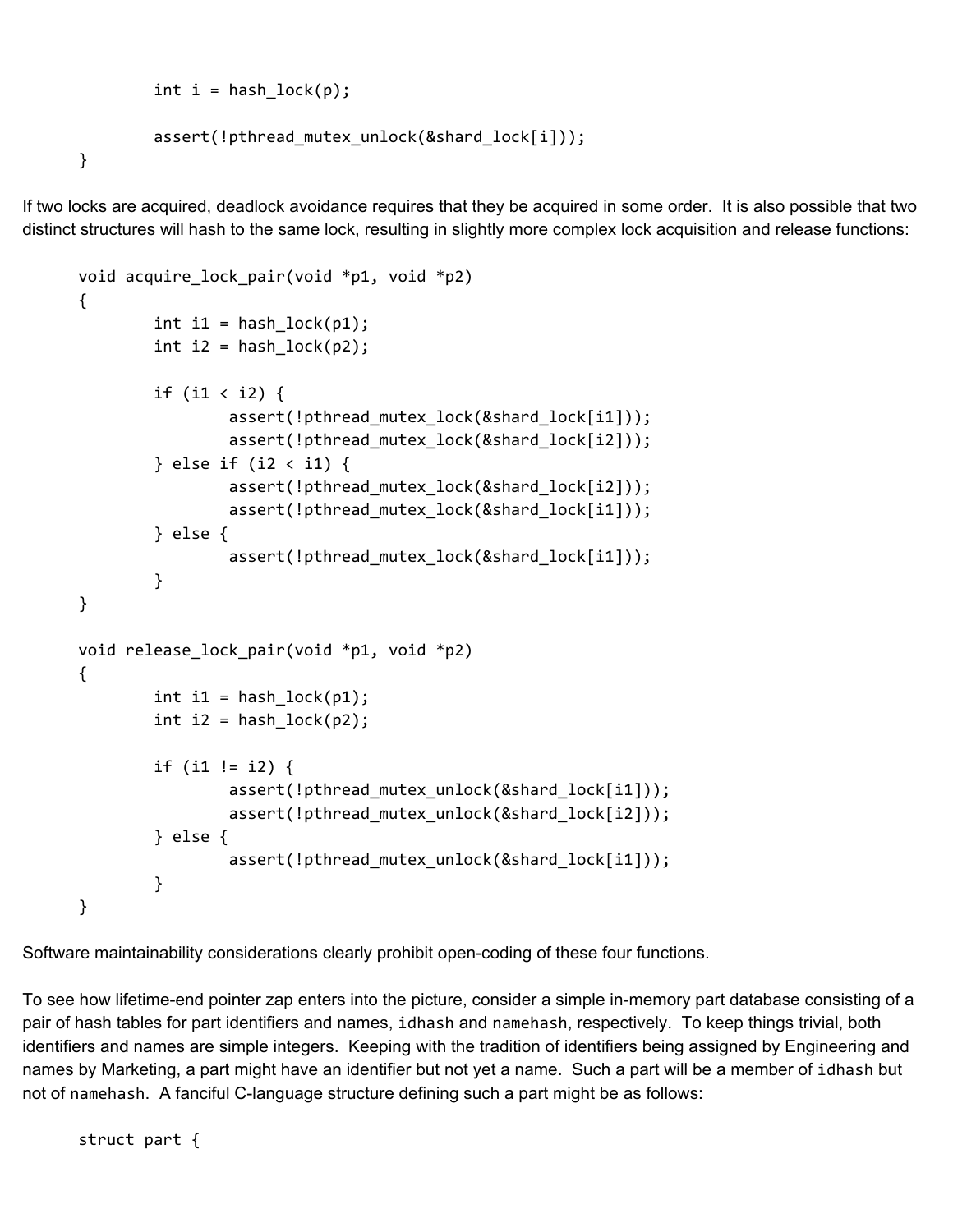```
int name;
int id;
int data;
```
};

Deleting a part must of course remove it from any hash table it is a member of. Deletion by identifier is straightforward:

```
struct part *delete_by_id(int id)
{
        int idhash = parthash(id);
        int namehash;
        struct part *partp = READONCE(idtab[idhash]);if (!partp)
                return NULL;
        acquire lock(partp); // Part partp could be deleted and reinserted up to here.
        if (READ ONCE(idtab[idhash]) == partp && partp->id == id) {
                namehash = parthash(partp->name);
                if (nametab[namehash] == partp)
                        WRITE ONCE(nametab[namehash], NULL);
                WRITE_ONCE(idtab[idhash], NULL);
                release_lock(partp);
        } else {
                release_lock(partp);
                partp = NULL;
        }
        return partp;
}
```
In the Linux kernel, READ\_ONCE() is defined roughly as follows:

```
#define READ_ONCE(x) (*(volatile typeof(x) *)&(x))
```
This effect could also be obtained using (volatile) C11 atomics or inline assembly. Similar observations apply to the Linux kernel's WRITE\_ONCE() macro.

Note that parthash() is the hash function for the idtab and nametab hash tables, as opposed to the hash lock() function for the sharded locking. If the corresponding hash bucket is empty (partp is NULL), then there is nothing to delete, hence the NULL return. Once the lock is acquired, no other concurrent deletion is possible, but it might be that some other thread deleted the part and then inserted some other part that happened to have the same address and an identifier that hashed to the same bucket. In this case, the partp pointer would have been zapped despite still being valid from the viewpoint of a simple compiler. Although this issue might be sidestepped by placing any given data structure in the library, it is necessary for the C language to allow users to construct special-purpose data structures.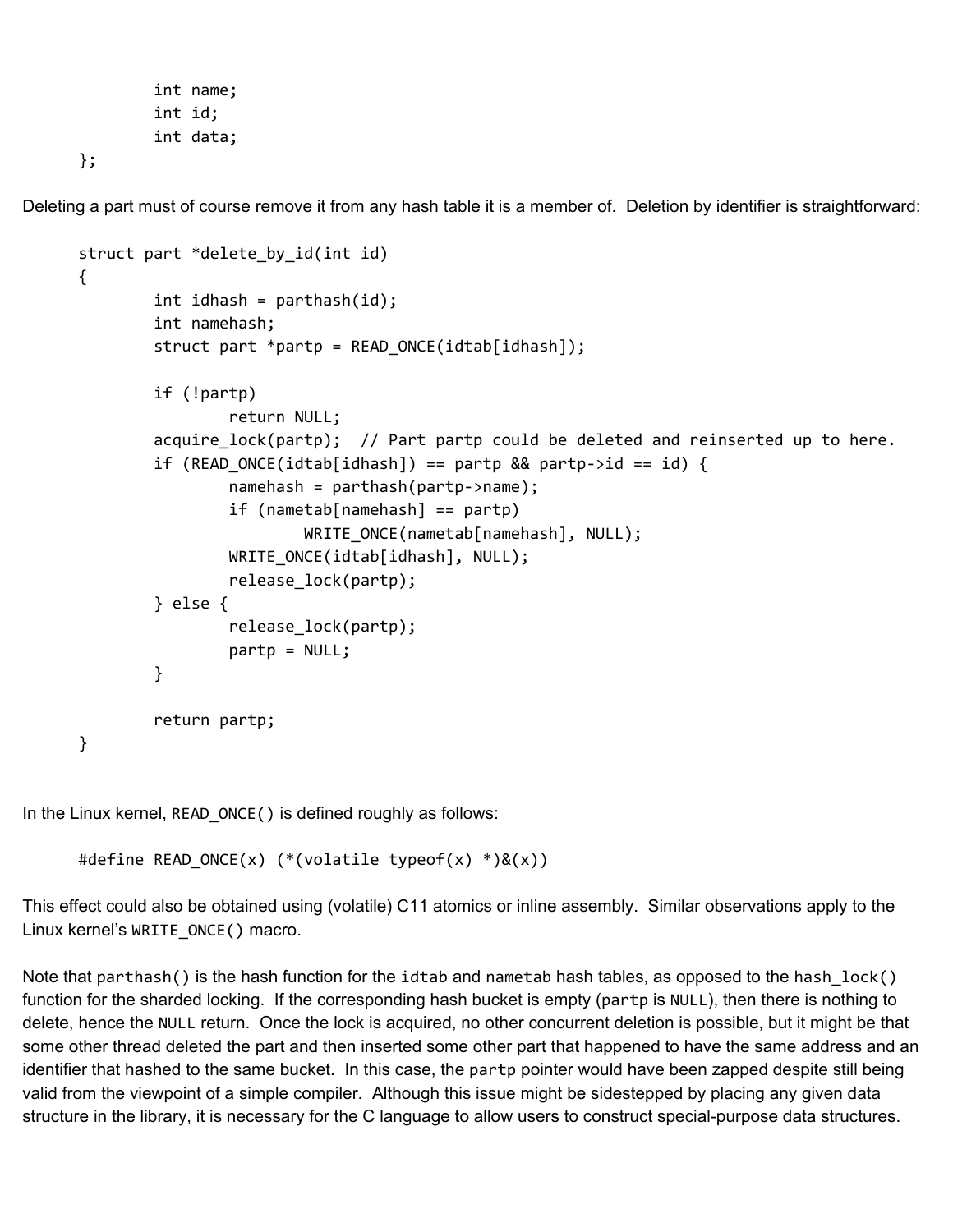Once the lock is acquired, the address and identifiers are checked (using a possibly zapped pointer), and if they match the part is removed from both nametab and idtab and the lock is released. Otherwise, if the check fails, the lock is released and partp NULLed. Either way, the partp pointer is returned to the caller, passing back a now-private reference to the part on the one hand or a NULL-pointer deletion-failure indication on the other.

Deletion by name is quite similar, but with the roles of idtab and nametab interchanged. The resulting delete\_by\_name() function may be found in [github.](https://github.com/paulmckrcu/wg14-n2369-examples/blob/master/opt-shard-lock/simp-opt-shard-lock.c)

Although the check is trivial in this case, it is easy to imagine cases where a more complex check is relegated to a separate function, and furthermore cases where that separate function is supplied by the user.

Note that even read-only access to the value referenced by gp requires locking, as shown in the lookup\_by\_id() and its lookup\_by\_bucket() helper function shown below:

```
int lookup_by_id(int id, struct part *partp)
{
        int ret = lookup by bucket(idtab, &idtab[parthash(id)], partp);
        if (partp->id == id)
                return ret;
        return 0;
}
int lookup_by_bucket(struct part **tab, struct part **bkt,
                     struct part *partp_out)
{
        int hash = bkt - \&tab[0];struct part *partp = READ_ONCE(tab[hash]);
        int ret = 0;
        if (!partp)
                return 0;
        acquire_lock(partp); // Part partp could be deleted and reinserted up to here.
        if (partp == tab[hash]) {
                *partp_out = *partp;
                ret = 1;
        }
        release_lock(partp);
        return ret;
}
```
These functions operate in a manner similar to the deletion functions, but return a copy of the part rather than deleting the part.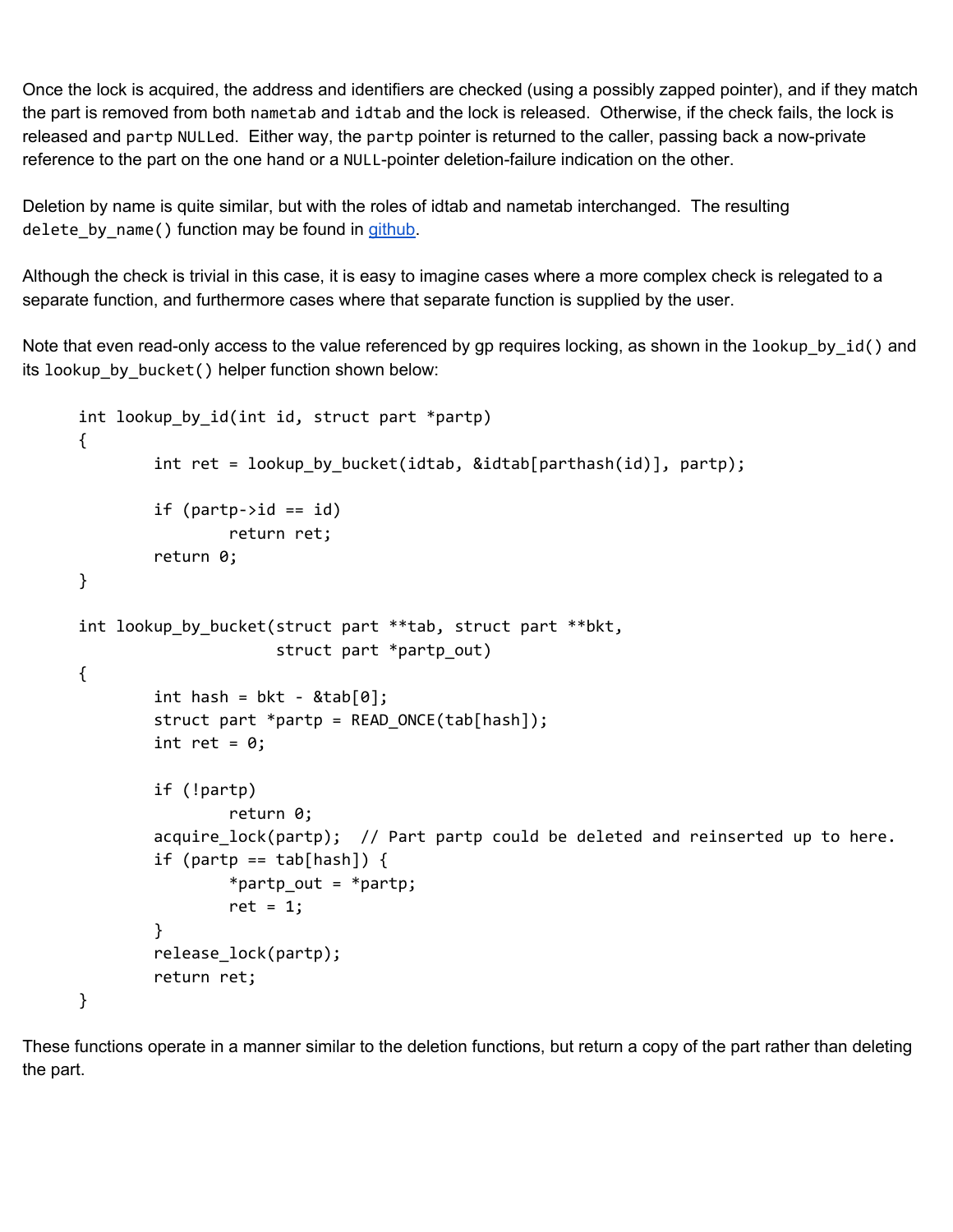Finally, insertion operates similarly, but as noted earlier must acquire the lock of the bucket pointer and of the to-be-inserted object. Because this trivial example allows only one object per hash bucket, insertion fails when faced with a non-NULL bucket pointer.

```
int insert part by id(struct part *partp)
{
        return insert_part_by_bucket(&idtab[parthash(partp->id)], partp);
}
int insert_part_by_bucket(struct part **bkt, struct part *partp)
{
        int ret = 0;
        acquire_lock_pair(bkt, partp);
        if (!*bkt) {
                WRITE_ONCE(*bkt, partp);
                ret = 1;
        }
        release_lock_pair(bkt, partp);
        return ret;
}
```
In this case, pointer zap is not an issue because the object referenced by partp has not yet been inserted, and therefore cannot be deleted and reinserted.

As with the FIFO push algorithm, hashed arrays of locks are compatible with actual pointer-checking hardware.

More complex linked structures require more sophisticated lock acquisition strategies, which are outlined in the following sections.

#### <span id="page-12-0"></span>How to Handle Lock Collisions?

One approach is to maintain an array of locks already held, along with a count of held locks. This array and count are then passed into acquire lock(), which checks whether the required lock is already held, and acquires the lock only if it is not already held. Then release lock() is also passed this array and count, and releases all locks that were acquired.

#### <span id="page-12-1"></span>How to Avoid Deadlock and Livelock?

One approach (heard from Doug Lea) is to use spin\_trylock() instead of spin\_lock(). If any spin\_trylock() fails, all locks acquired up to that point are released, and lock acquisition restarts from the beginning. If too many consecutive failures occur, a global lock is acquired. The thread holding that global lock is permitted to use unconditional lock acquisition, that is, spin\_lock() instead of spin\_trylock().

Deadlock is avoided because:

1. At most one thread is doing unconditional lock acquisition.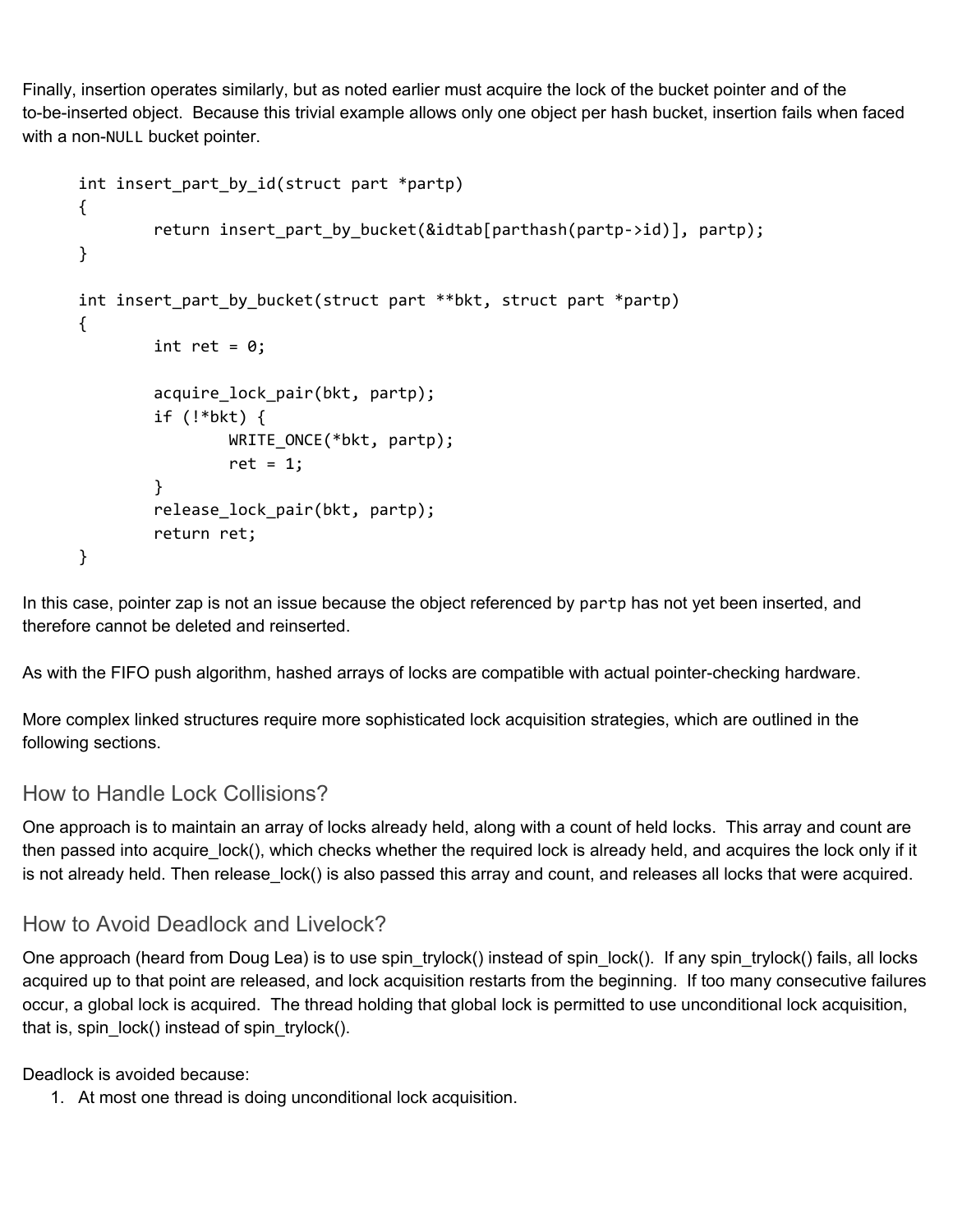- 2. Any thread doing conditional lock acquisition will either acquire all needed locks on the one hand, or encounter acquisition failure on the other. In both cases, this thread will release all locks that it acquired, thus allowing the thread doing unconditional acquisition to proceed, thus avoiding deadlock.
- 3. Any thread that has suffered too many acquisition failures will acquire the global lock and eventually become the thread doing unconditional lock acquisitions, thus avoiding livelock.

#### <span id="page-13-0"></span>**Disadvantages**

Optimized sharded locks appear to have been used quite heavily in the 1990s, and still see some use. Reasons that they aren't used universally include:

- 1. Pure readers must nevertheless contend for locks, degrading performance, and, in cases involving "hot spots", also degrading scalability.
- 2. The hash function will typically result in poor locality of reference, which limits update-side performance.
- 3. Poor locality typically also results in poor performance on NUMA systems.
- 4. Much better results are usually obtained through use of a combination of hazard pointers or RCU with a lock residing within each object, as this provides excellent locality of reference and also avoids acquiring locks on any but the data items directly involved in the intended update.

#### <span id="page-13-1"></span>Likelihood of Use

Optimized sharded locks were rederived by Paul based on hearsay from the early 1990s. The likelihood of their use was confirmed by the fact that a randomly selected WG21 member was not only able to derive correct rules for their use based on a vague verbal description, but also able to do so within a few minutes. Given that this person is not a concurrency expert, we assert that someone as intelligent and motivated as that person (which admittedly rules out the vast majority of the population, but by no means all of it) could successfully formulate and use this optimized sharded locking technique. Especially given that this someone would not be under anywhere near the time pressure that this person was subjected to.

It is therefore unnecessary to conduct a software archaeology expedition to find this technique: Given that it has up to a 2-to-1 performance advantage over simple sharded locking, the probability of its use is very close to 1.0. In addition, the code bases in which it is most likely to be used are not publicly available.

### <span id="page-13-2"></span>Hazard Pointer try\_protect

Typical reference-counting implementations suffer from performance and scalability limitations stemming from the need for reference-counted readers to concurrently update a shared counter, which results in memory contention, in turn resulting in the aforementioned performance and scalability limitations. This situation motivated the invention of hazard pointers, which can be thought of as a scalable implementation of reference counting. Hazard pointers achieve this scalability by maintaining "inside-out" counters: Instead of a highly contended integer, hazard-pointer readers instead store a pointer to the object to be read into a local *hazard pointer*. The number of such hazard pointers to a given object is the value of that object's reference count. Because hazard-pointer readers are storing these pointers locally instead of mutating shared objects, memory contention is avoided, thus resulting in good performance and excellent scalability.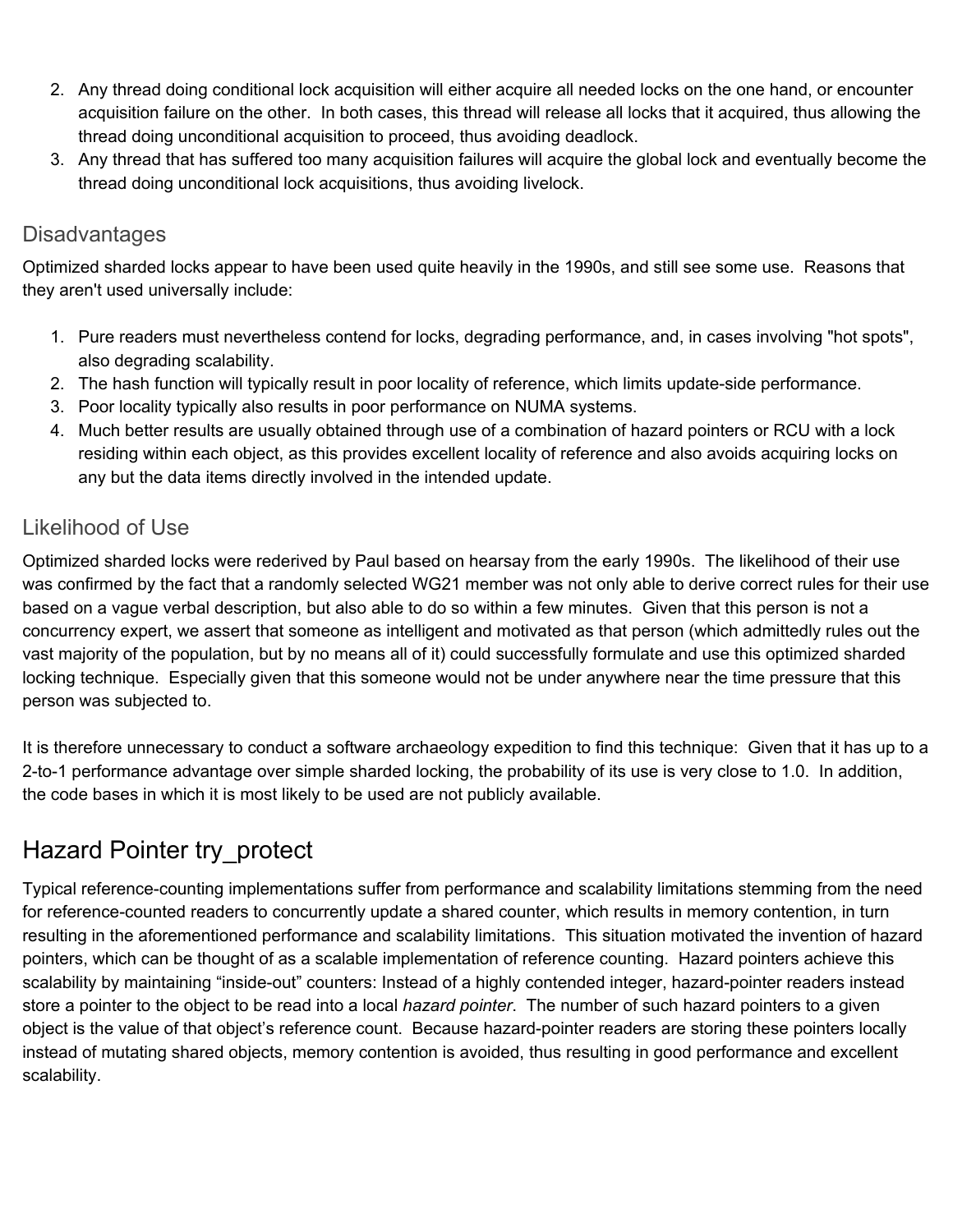However, a given object might be deleted just as a reader is attempting to access it. This means that an attempt to acquire a hazard pointer can fail, just as can happen with many reference-counting schemes. But this also means that hazard-pointers readers need the ability to safely process (but not dereference!) pointers to lifetime-ended objects. Sample "textbook" code for hazard-pointer readers is shown below. This consists of a library part (which could reasonably use special types and markings), followed by a user part, which must be allowed to make use of normal C-language type checking.

The library code is as follows:

```
// Hazard pointer library code
bool hazptr_try_protect_internal(
    hazard_pointer* hp, // Pointer to a hazard pointer
    void** ptr, // Pointer to a local (maybe invalid) pointer
    void* const _Atomic* src) { // Pointer to an atomic pointer
  uintptr_t p1 = (uintptr_t)(*ptr);hazptr_reset(hp, p1); // Write p1 to *hp
  /*** Full fence ***/
  *ptr = atomic_load_explicit(src, memory_order_acquire); // Might return invalid pointer
  uintptr_t p2 = (uintptr_t)(*ptr);if (p1 != p2) {
    hazptr reset(hp); // Clear the hazard pointer
    return false; // Caller must not use *ptr
  }
  return true; // Safe for caller to dereference *ptr
}
#define hazptr_try_protect(hp, ptr, src) \
  hazptr_try_protect_internal((hp), (void **)(ptr), (void * const _Atomic *)(src))
```
The approach is to load from the local variable referenced by \*ptr while converting to uintptr  $t$ , storing the result into the hazard pointer, doing a full fence, reloading the pointer, and comparing it to the original. If either the initial caller's load or the final load result in an indeterminate pointer, other portions of the algorithm guarantee that the (naive expectations of the) bit patterns of p1 and p2 will differ.

Note that the pointer referenced by ptr in the hazptr\_try\_protect() macro might be indeterminate at the time of the cast.

The following is the user code. We don't want to make this code unsafe or error-prone. Note that user t is protectable by hazard pointers.

```
/* Important for the following to remain atomic user_t*
   and not have to become atomic uintptr t. */user_t* _Atomic src;
void init_user_data(user_t* _atomic* ptr, value_t v) {
```

```
user_t* p = (user_t*) malloc(sizeof(user_t));
```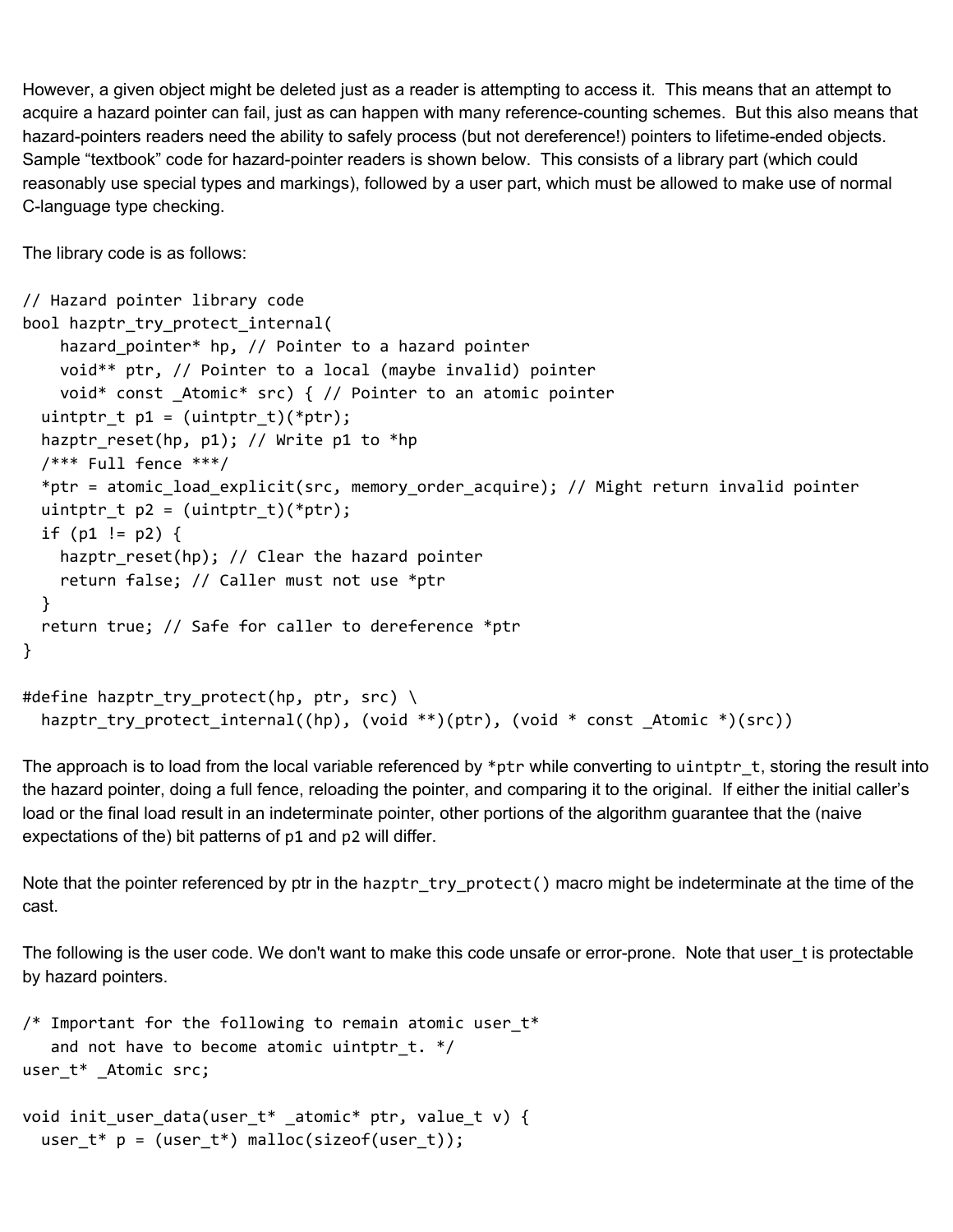```
set_value(p, v);
  atomic_store(ptr, p);
}
void read_only_op_on_user_data() {
  hazard_pointer* hp = hazptr_alloc(); // Get a hazard pointer
 while (true) {
    user_t* ptr = atomic\_load(8src);// ptr may be invalid here
    if (hazptr_try_protect(&hp, &ptr, &src)) {
      // Safe to dereference ptr as long as *hp protects *ptr
      read_only_op(ptr); // Dereferences ptr.
      break;
    }
  }
  hazptr_free(hp); // Free the hazard pointer for reuse
}
void update_user_data(value_t v) {
  user_t* newobj = (user_t*) malloc(sizeof(user_t));
  set_value(newobj, v);
  user_t * oldobj = atomic\_exchange(8src, newobj);hazptr_retire(oldobj); // Leads to calling `free(oldobj)` exactly once,
                         // either immediately or later.
  }
}
```
#### <span id="page-15-0"></span>Checking realloc() Return Value and Other Single-Threaded Use Cases

The realloc() C standard library function might or might not return a pointer to a fresh allocation, and software legitimately needs to know the difference. For example:

```
q = realloc(p, newsize);if (q != p)update_my_pointers(p, q);
```
Without the ability to compare a pointer to a lifetime-ended object, the realloc() function becomes rather hard to use. One approach is to cast the pointers to intptr\_t or uintptr\_t before comparing them, but not all current compilers respect such casts, as demonstrated by the example code on page 67:8 of SC21 WG14 [working](http://www.open-std.org/jtc1/sc22/wg14/www/docs/n2311.pdf) paper N2311. In addition, casts have the disadvantage of disabling pointer type checking. It would therefore be good to permit pointer load/store and comparison aspects in cases such as this one.

If the allocated region itself contains pointers to within the region, fixing those up after the  $\text{realloc}$  () Is even more challenging.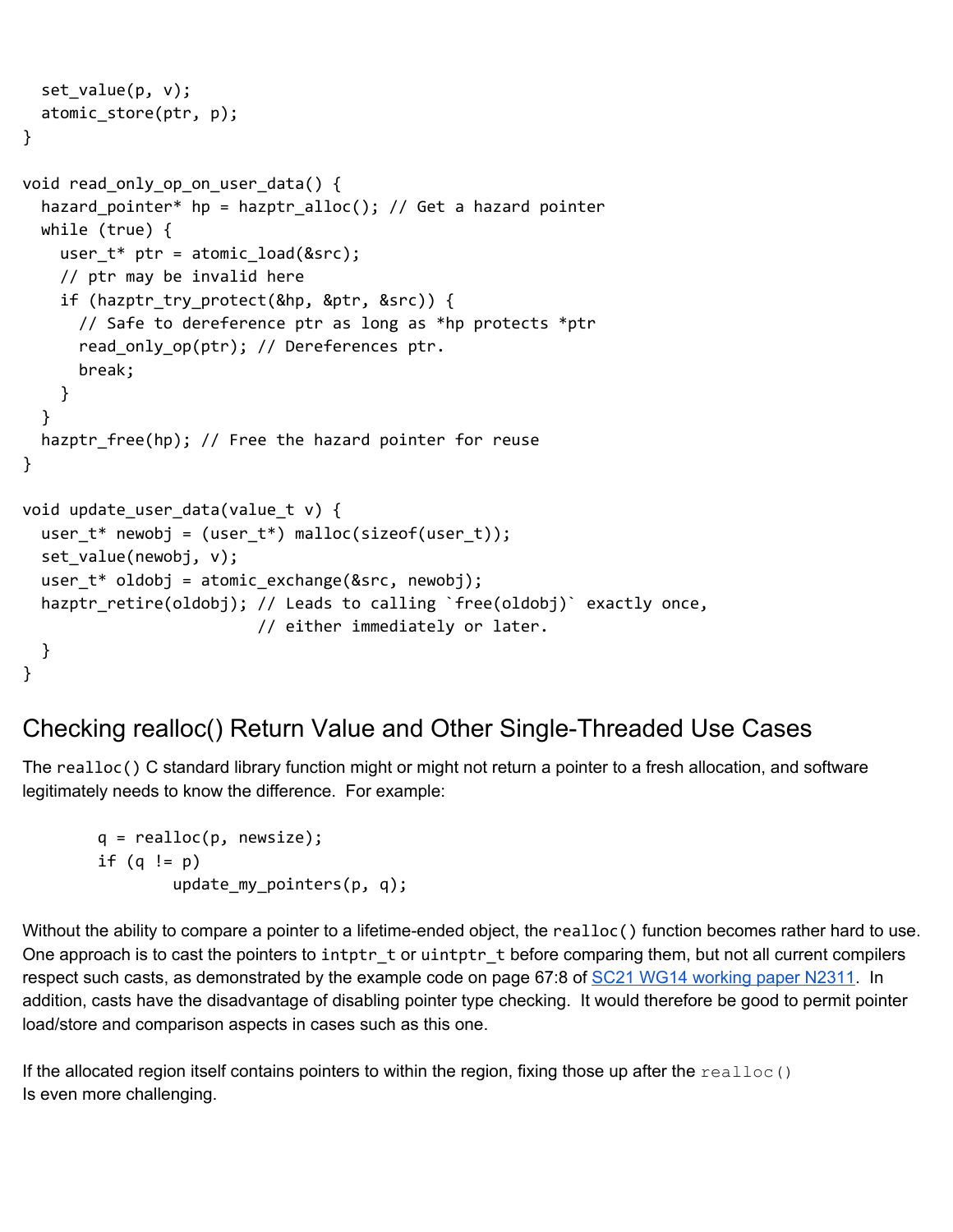One suggestion was to split realloc() into a try realloc() that does in-place extension (if possible), and, if that fails, a malloc()/free() pair. Outgoing pointers could then be used normally during the time between the malloc() of the new location and the free() of the old one. It was suggested that most users would not need to know or care about the added complexity of this procedure, and further notes that realloc() cannot be used for non-trivial data structures in any case.

Similar use cases from the University of [Cambridge](https://www.cl.cam.ac.uk/~pes20/cerberus/notes50-survey-discussion.html) Cerberus surveys (see question 8 of 15, and also [here](https://www.cl.cam.ac.uk/~pes20/cerberus/analysis-2016-02-05-anon.txt) and summarized in Section 2.16 on page 38 [here](http://www.open-std.org/jtc1/sc22/wg14/www/docs/n2013.pdf)) involve:

- 1. Using the pointer to the newly freed object as a key to container data structures, thus enabling further cleanup actions enabled by the free().
- 2. Debug printing of the pointer (e.g., using "%p"), allowing the free operation to be correlated with the allocation and use of the newly freed object. Note that it is possible to use things like thread IDs to disambiguate between the pointer to the newly freed object and a pointer to a different newly allocated object that happens to occupy the same memory.
- 3. Debugging code that caches pointers to recently freed objects (which are thus indeterminate) in order to detect double free()s.
- 4. Some garbage collectors need to load, store, and compare possibly indeterminate pointers as part of their mark/sweep pass.
- 5. If a pair of pointers might alias, the simplest code would free one, check to see whether the pointers are equal, and if not, free the other.
- 6. A loop freeing the elements of a linked list might check the [just-freed](https://trust-in-soft.com/dangling-pointer-indeterminate/) pointer against [NULL](https://trust-in-soft.com/dangling-pointer-indeterminate/) as the loop termination condition. (The referenced blog post suggests use of a break statement to avoid such comparisons.)

In short, it is not just obscure concurrent algorithms having difficulty with this "[unusual](http://www.open-std.org/jtc1/sc22/wg14/www/docs/n2013.pdf) aspect of C". That said, debugging use cases should not necessarily drive the standard and that garbage-collection use cases will usually have at least some implementation-specific code. On the other hand, a feature that purports to improve diagnostics that also causes printf() to emit inaccurate and/or misleading results will understandably be viewed with extreme suspicion by a great many C-language developers.

### <span id="page-16-0"></span>Identity-Only Pointers

This was encountered in the context of SGI's Open64 compiler many years ago. Hans wishes that he could say that he altered the details to protect somebody or other, but in fact, he just doesn't remember all the details correctly. So some of this is approximated, preserving the high-level issue.

The compiler was space constrained, since it attempted to do a lot of optimization at link time. As is common for a number of compilers, used region allocation for objects of similar lifetimes, deleting entire regions when the contained data was no longer relevant. At some point it decided that say, a symbol table describing identifier attributes was no longer needed. So the symbol table was deallocated in its entirety.

The rest of the program representation referred to identifiers by pointing into this symbol table. The only information required after the deallocation of the symbol table was to determine whether two identifier references referred to the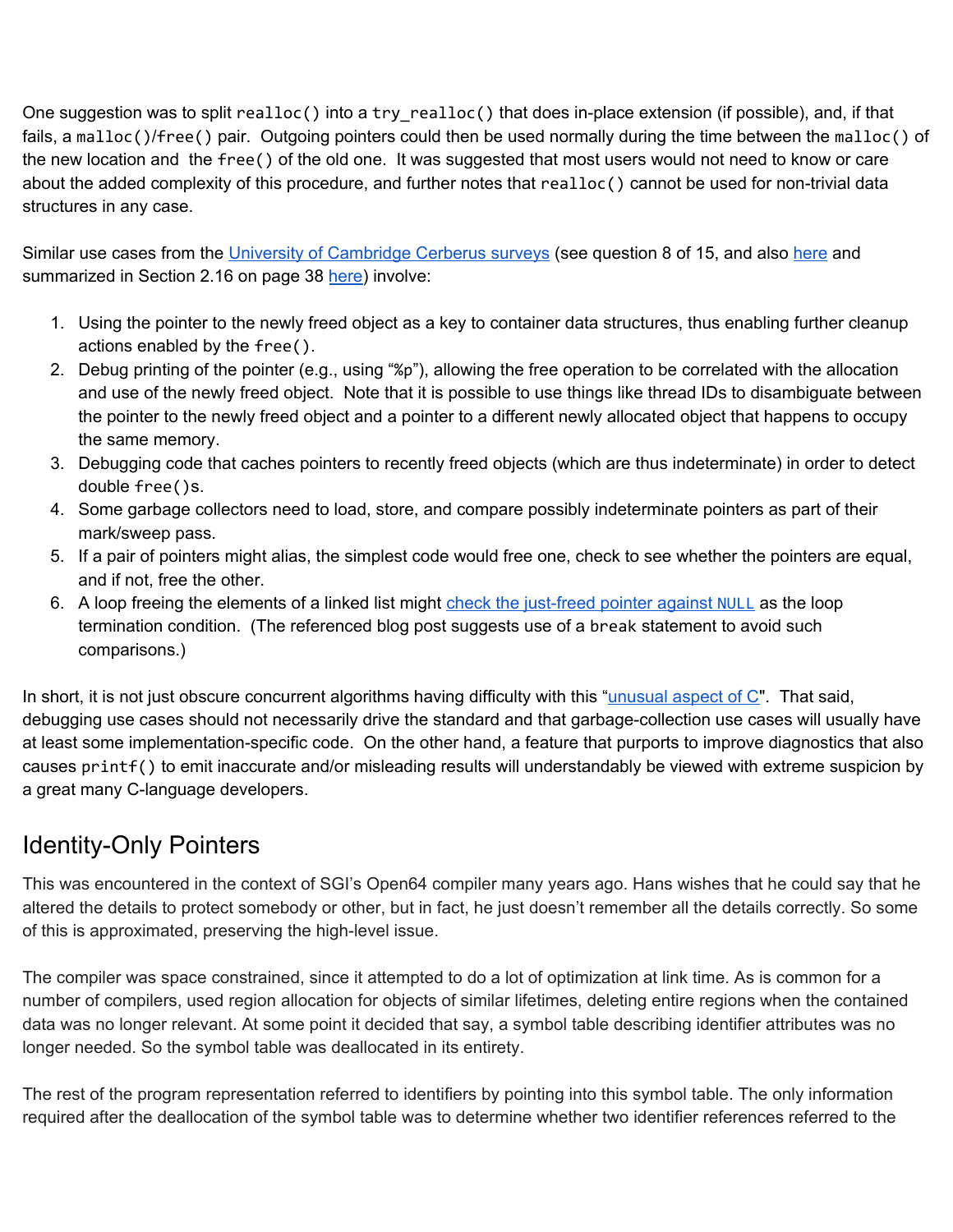same identifier. This could still be resolved without the symbol table, and without retaining the associated memory, by just comparing the pointers. And the compiler did so routinely.

(Hans remembers this approach because it foiled his attempt to convert the region-based memory management, which required significant ongoing engineering effort to squash dangling pointer bugs, to conservative garbage collection. The collector would fail to collect the symbol tables, because they were actually still reachable through pointers, just not accessed. Without collecting those, space overhead was excessive.)

### <span id="page-17-0"></span>Weak Pointers in Android

This is really a C++ example. Correct implementation relies on C++ std::less, which orders arbitrary addresses. But it is likely that everything here could be done in C with slightly different techniques.

#### Android provides a reference-count-based weak pointer implementation

[\(https://android.googlesource.com/platform/system/core/+/master/libutils/include/utils/RefBase.h](https://android.googlesource.com/platform/system/core/+/master/libutils/include/utils/RefBase.h)). One of the intended uses of such weak pointers is specifically as a key in a map data structure. They can be safely compared even after all strong pointers to the referent disappear and the referent is deallocated. A weak pointer to a deallocated object at address A will compare unequal to a subsequently allocated object that also happens to occupy address A. Hence a map indexed by such weak pointers can be used to associate additional data with particular objects in memory, without risk of associating data for deallocated objects with new objects.

Comparison of such weak pointers treats the object address as the primary key, and the address of a separate object used for maintaining weak reference information as a secondary key. The second object is not reused while any weak or strong pointers to the primary object remain. The use of the primary key allows ordering to be consistent with std::less ordering on raw pointers. The (primary key) object pointer stored inside a weak pointer is routinely used in comparisons after the referenced object is deallocated. Depending on the particular map data structure that's used and context, the outcome of comparing a pointer to deallocated memory may or may not matter. But it is currently critical that it not result in undefined behavior.

Since some applications rely on more than equality comparison, so that they can be used in tree maps, I think it is also important that pointers to dead objects can still be compared via std::less  $(C^{++})$  or converted to uintptr\_t  $(C)$ .

## <span id="page-17-1"></span>Lifetime-End Pointer Zap and Happens-before

If it might be undefined behaviour to load or do arithmetic on a pointer value after the lifetime-end of its pointed-to object, then, in the context of the C/C++11 concurrency model, that must be stated in terms of happens-before relationships, not the instantaneous replacement of pointer values with indeterminate values of the current standard text. In turn, this means that all operations on pointer values must participate in the concurrency model, not just loads and stores.

## <span id="page-17-2"></span>Lifetime-End Pointer Zap and Representation-byte Accesses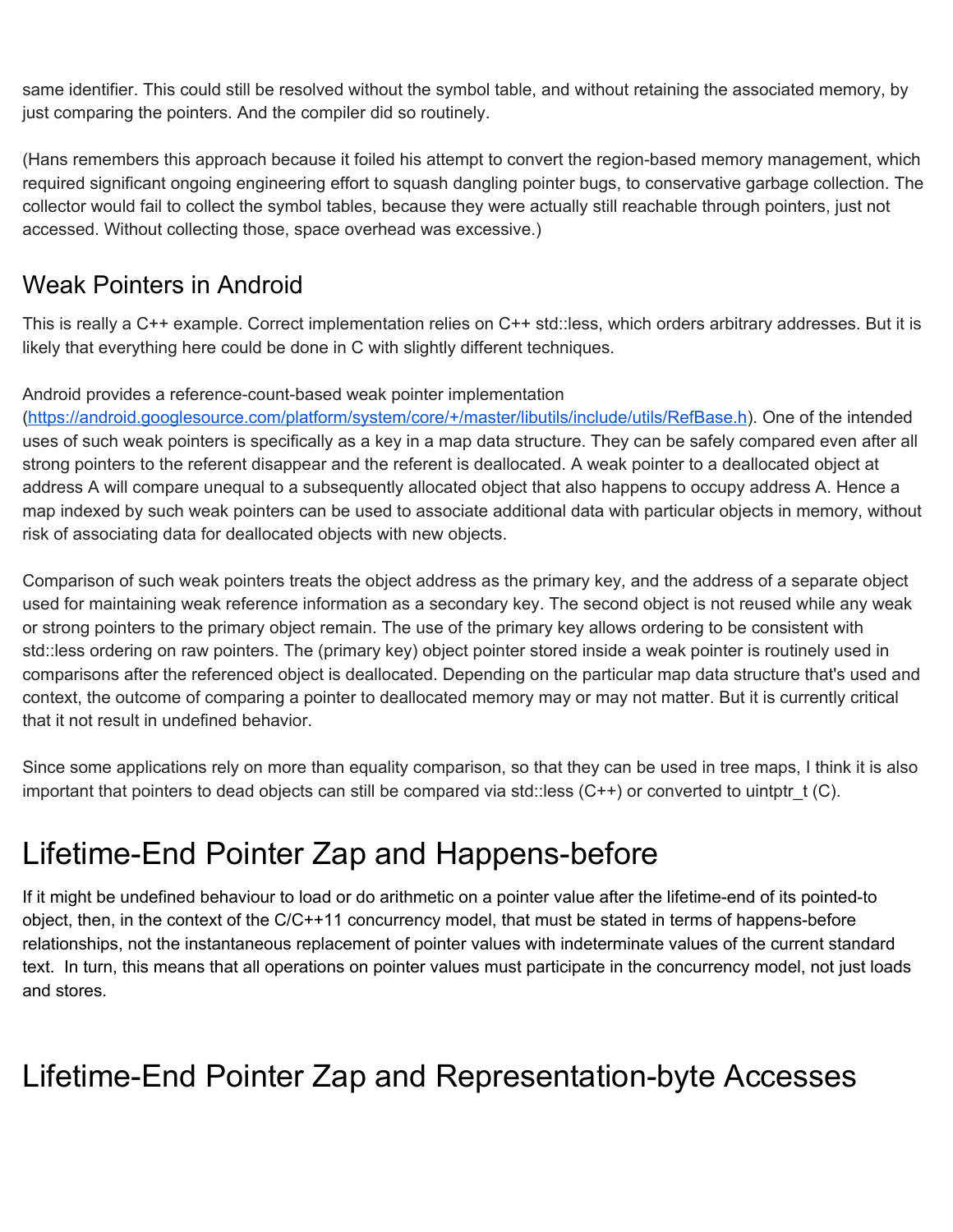The current standard text says that pointer values become indeterminate after the lifetime-end of their pointed-to objects, but it leaves unknown the status of their representation bytes (e.g. if read via char\* pointers). One could imagine that these are left unchanged, or that they also become indeterminate.

## <span id="page-18-0"></span>Possible Resolutions

### <span id="page-18-1"></span>Status Quo

This is of course the "resolution" that results from leaving the standard be. This would leave unstated the ordering relationship between the end of an object's lifetime and the zapping of all pointers to it. This will also result in practitioners continuing to apply their defacto resolutions.

In fact a number of large pre-C11 concurrent code bases, including older versions of the Linux kernel and prominent user-space applications, avoid these issues for pointers to heap-allocated objects by carefully refusing to tell the compiler which functions do memory allocation or deallocation. At the current time, this prevents the compiler from applying any lifetime-end pointer zap optimizations, but also prevents the compiler from carrying out any optimizations or issuing any diagnostics based on lifetime-end pointer analysis. Of course, this approach may need adjustment as whole-program optimizations become more common, with the GCC link-time optimization (LTO) capability being but one such whole-program optimization. It would therefore be wise to consider longer-term solutions, which is the topic of the next sections.

### <span id="page-18-2"></span>Eliminate Lifetime-End Pointer Zap Altogether

At the opposite extreme, given that ignoring lifetime-end pointer zap is common practice among sequential C developers, another resolution is to reflect that status quo in the standard by completely eliminating lifetime-end pointer zap altogether. This would of course also eliminate the corresponding diagnostics and optimizations. It is therefore worth looking into more nuanced changes, a task taken up by the following sections.

## <span id="page-18-3"></span>Limit Lifetime-End Pointer Zap Based on Storage Duration

The concurrent use cases for pointers to lifetime-ended objects seem to involve only allocated storage-duration objects, while the current compiler NULL'ing of pointers at lifetime end appears to apply only to automatic storage-duration objects. A simple and easy to explain solution would therefore be to limit lifetime-end zap to the latter (perhaps also thread-local storage). The biggest advantage of this approach is that it accommodates all known concurrent use cases and also many of the single-threaded use cases. There is some concern that it might limit future compiler diagnostics or optimizations. There is of course a similar level of concern about lifetime-end pointer zap invalidating other algorithms that are not known to those of us associated with the committee.

One can also imagine doing this selectively: introducing some annotation (perhaps an attribute) to identify regions of code that should or should not be subject to lifetime-end pointer zap semantics for allocated storage-duration objects (and/or for all objects).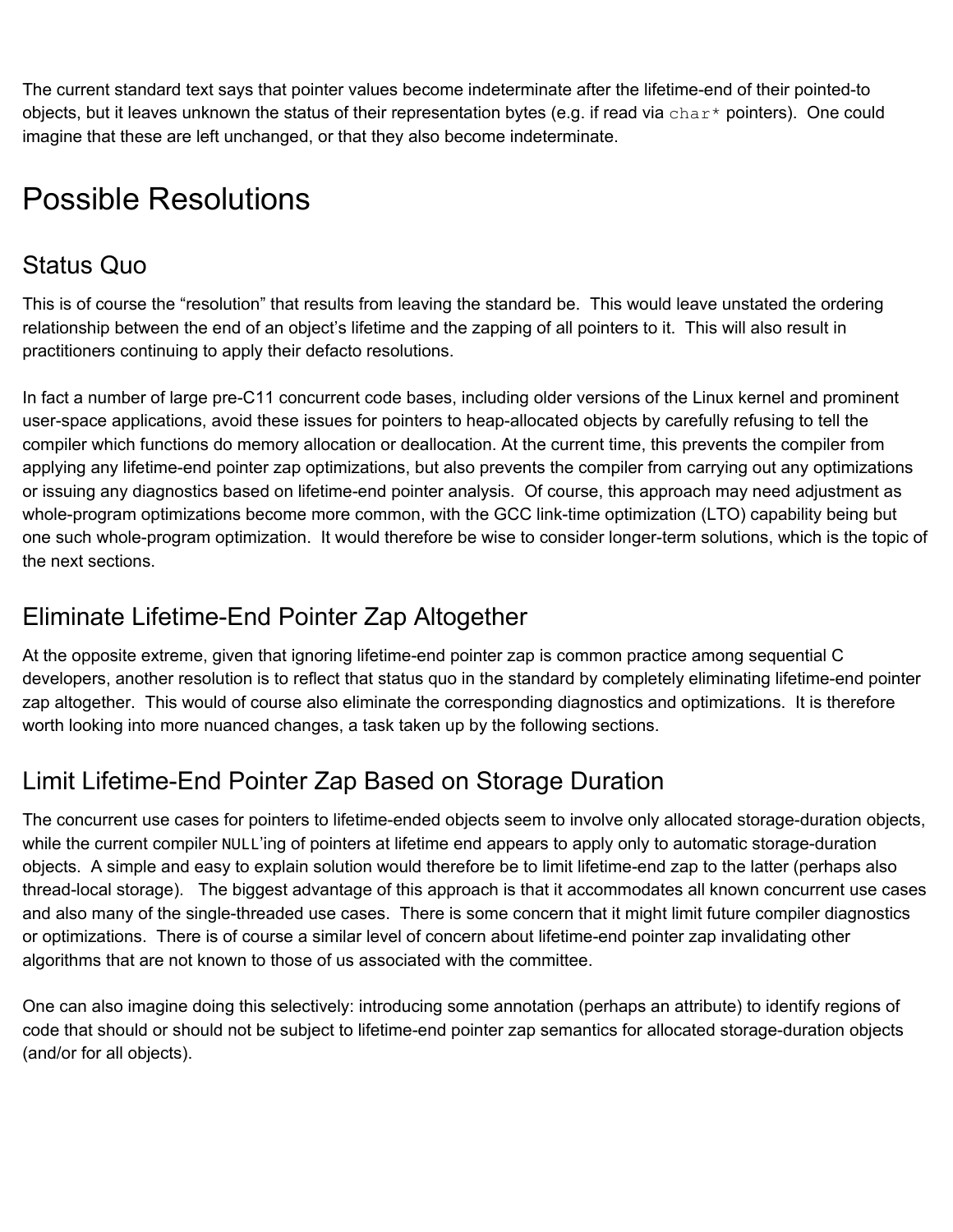Note that older versions of the Linux kernel avoid many (but by no means all!) of these issues by the simple expedient of refusing to inform the compiler that things like kmalloc(), kfree(), slab\_alloc(), and slab\_free() are in fact involved in memory allocation.

## <span id="page-19-0"></span>Limit Lifetime-End Pointer Zap Based on Marking of Pointer Fetches

It was suggested that pointers loaded using C11 atomics or inline assembly be exempted from lifetime-end pointer zap, and further investigation into existing code prompted volatile loads and stores to be added to this list. This approach would accommodate all verified concurrent use cases, but there is some concern over lock-based algorithms involving pointer revalidation (because the pointers are accessed with locks held, they might well be accessed using plain C-language loads and stores). It also requires adding language to define information flow to the standard, to identify all such pointer instances; this would be complex and require many decisions (analogous to provenance-via-integer semantics).

It was further suggested adding a new marking (perhaps an attribute), which works well for new code, but does not help with existing code.

With or without the new marking, this approach should have minimal effect on compiler optimizations and diagnostics. However, functions to which pointers are passed cannot tell whether those pointers were initially loaded via a marked access. Such functions would need to assume that all pointer arguments were in fact initially loaded via a marked access.

### <span id="page-19-1"></span>Limit Lifetime-End Pointer Zap to Pointers Crossing Function Boundaries

It was suggested that developers should be free to load, store, [cast,] and compare indeterminate pointers within the confines of a function (inline or otherwise), but that touching indeterminate pointers that have crossed a function-call boundary should be subject to lifetime-end zap. This proposal could be combined with the other proposals that limit lifetime-end pointer zap. Note that this proposal fails to address cases where pointers subject to lifetime-end zap need to be passed across function boundaries.

## <span id="page-19-2"></span>Zap Only Those Pointers Passed to free() and Similar

This approach makes indeterminate only those pointers actually passed to deallocators, for example, in free(p). In this example, the pointer p becomes invalid, but other copies of that pointer are unaffected, even those within the same function.

## <span id="page-19-3"></span>Avoid Lifetime-End Pointer Zap by Converting All Pointers to Integers

Although some implementations will (perhaps incorrectly) track pointers through integers, there is a belief that lifetime-end pointer zap should apply only to pointers in pointer form, but not to integers created from pointers. This of course defeats type checking, but such integers could be enclosed in structs with conversion functions, thus providing type checking of a sort.

Although this option might be attractive from the viewpoint of minimizing change to the standard, it has the disadvantage of imposing cognitive load on developers writing some of the most difficult code. Worse yet, it is